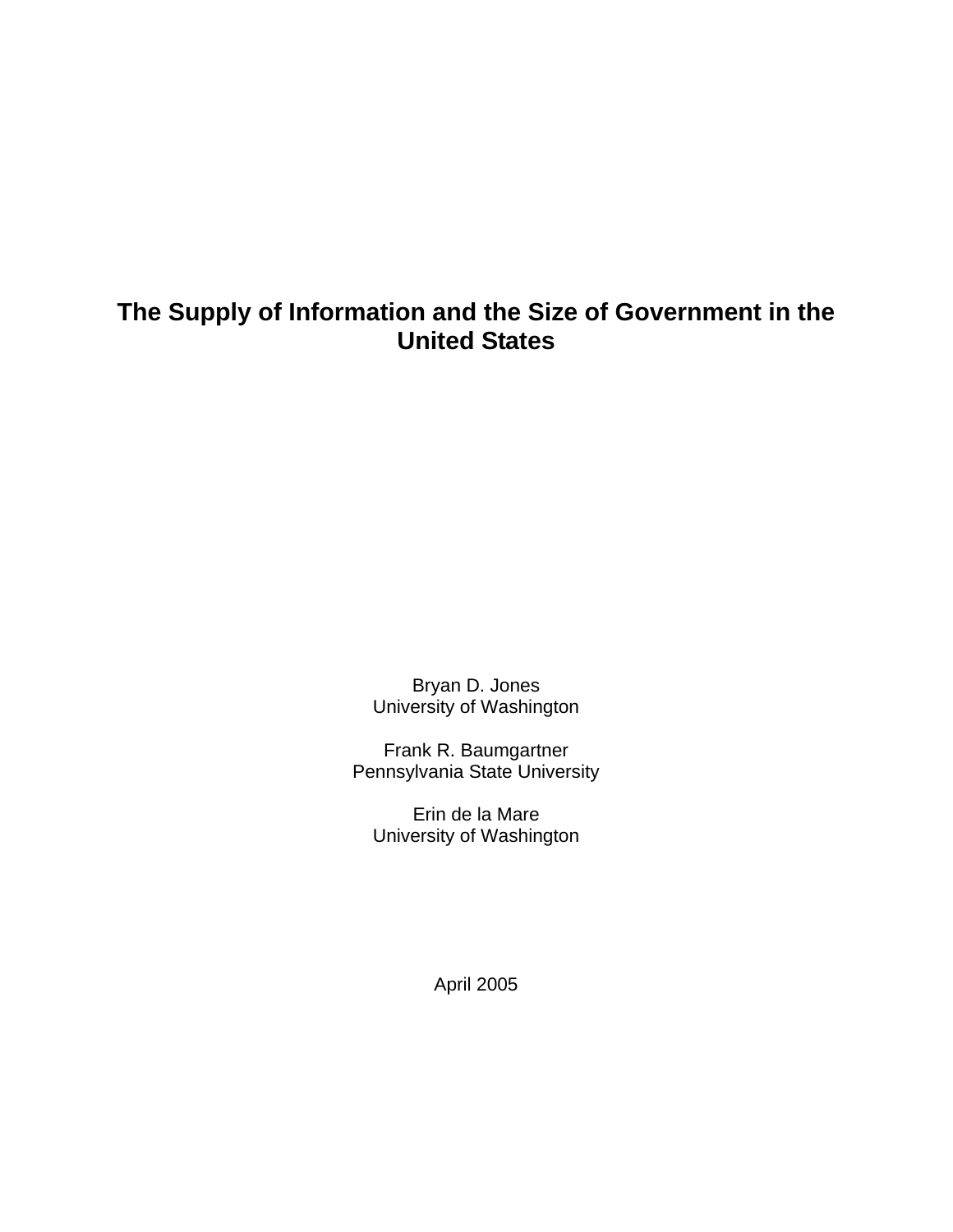## **The Supply of Information and the Size of Government in the United States**

#### **Abstract**

In this paper, we explore the idea that the production of policy-relevant information is encouraged in pluralistic political arrangements characterized by jurisdictional overlap and interorganizational competition. Because the congressional committee system is the primary institutional mechanism for legislative information-processing, we develop a measure of diversity in the supply of information via the committee system based on mathematical communications theory, using data from the Policy Agendas Project. Then we track changes in this measure across the post World War II period, showing that information supply ebbs and flows across the period.

Next we examine the causes of these variations, finding that media coverage follows rather than causes congressional information-gathering, that no simple social trend can account for variations in information, and that political dynamics have a complex relationship to information. Finally, we study the consequences of information by relating information supply via the committee system to the size of government (measured as both employment and budgets), showing that increases in the supply of information lead to bigger government, but that bigger government does not generate by itself more information. That is, changes in the information supply cannot be explained by congressional efforts to oversee and control bureaucracies.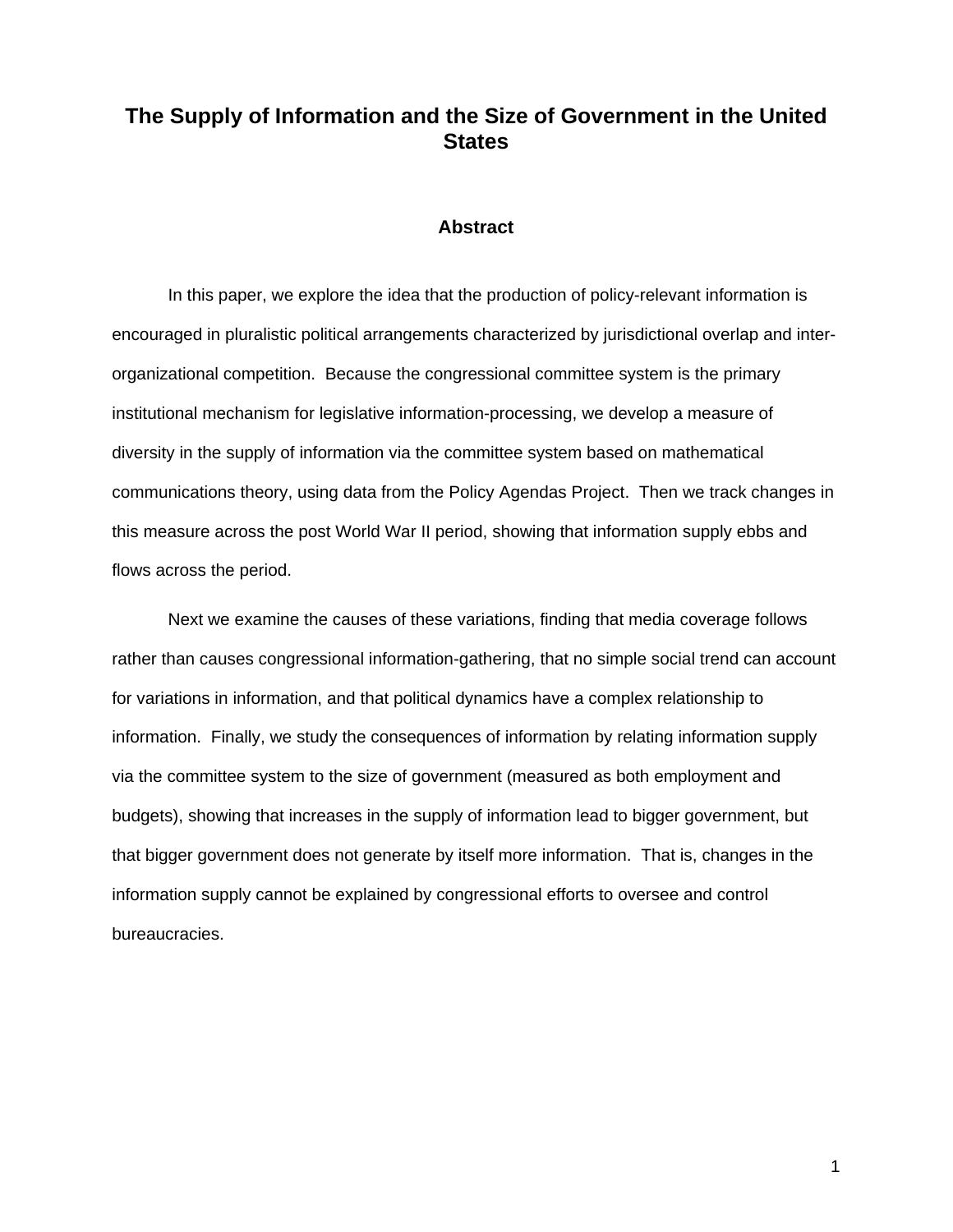## **The Supply of Information and the Size of Government in the United States**

"As long as the reason of man continues fallible, and he is at liberty to exercise it, different opinions will be formed." --James Madison in Federalist #10

 Sound information is a necessary condition for effective policy design. When will information relevant to public policy be supplied and when will it be withheld? This question is deceptively simple, but seldom raised either in the academy or in the councils of government. James Madison, in Federalist #10, assumed that opinions (a form of information in democracies) would simply be produced, and would generate political factions; the task of government being to winnow the noxious policy proposals that invariably would be generated by these factions. Yet it is not so clear that people will invariably voice opinions and produce reasons justifying them. Social psychologists in the 1940s and early 1950s produced experimental results that could only be explained by 'group think'. Solomon Asch (1952) showed that people would offer objectively wrong answers on the length of lines if others (confederates of the experimenters) had just previously attested to the wrong answer. The continual struggle to protect whistle-blowers in government, the tendency of agency chiefs to down-play discordant information to leaders, and the decline of objective policy analysis in the federal government all attest that the problem of information suppression continues into the modern era (Williams 1998). Leaders often do not like to hear unpleasant information, and can work to suppress it. But more information can lead to better decisions.

We think a re-examination of Madison's assumption about the free offering of information to government is long overdue. It may not be the case that policy-relevant information is invariably freely supplied. Nor do we accept uncritically the notion that information, as a valuable good, must be paid for, as economists would claim (whether paying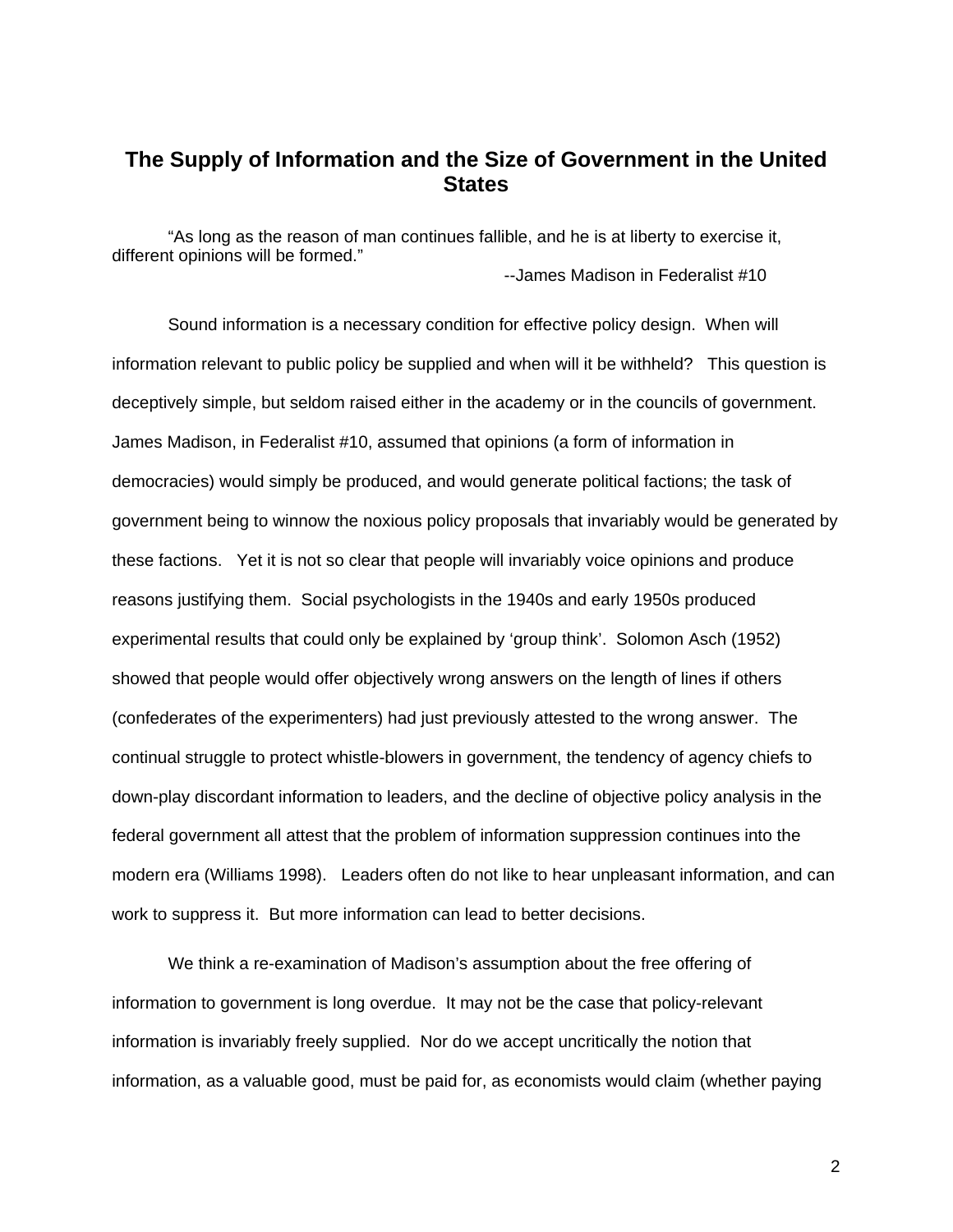costs improves the quality of the information supplied is a different issue). Sometimes it is quite freely supplied. Rather, the supply of information may wax and wane with political conditions and it may be facilitated or discouraged by different institutional arrangements (Bimber 2003). We hasten to add that we do not underestimate the problem of separating reliable and valid information from biased and error-ridden information. Of course modern governments face Madison's problem of prioritizing—of winnowing the noxious schemes that self-interested citizens press on government. But supply and prioritization are not the same, and we will do well to analyze them separately (Jones and Baumgartner 2005).

In this paper, we explore the idea that the production of policy-relevant information is encouraged in pluralistic political arrangements characterized by jurisdictional overlap and interorganizational competition. Redundancy, competition, and disaggregation in organizations lead to increases in the amount of information available to policymakers (Landau 1969; Bendor 1985; Heimann 1993, 1997), and it may improve the reliability of that information (Lupia and McCubbins 1995). Here redundancy has a special meaning: the information must be supplied through parallel, independent channels; otherwise there is an 'echo chamber' effect in which messages do not improve the overall supply of information. Sources as well as message content are relevant. As we show here, these aspects of political information-processing can be measured and assessed.

Viewing information supply through the lenses of organization theories that have established the role of redundancy allow us to integrate the processing of information in politics with mathematical communications theory (Shannon and Weaver 1949). Institutional overlap, inefficiency, redundancy, competition and other characteristics of the separation of powers and federalism have critical consequences for the production of information, and we explore the consequences of these ideas here.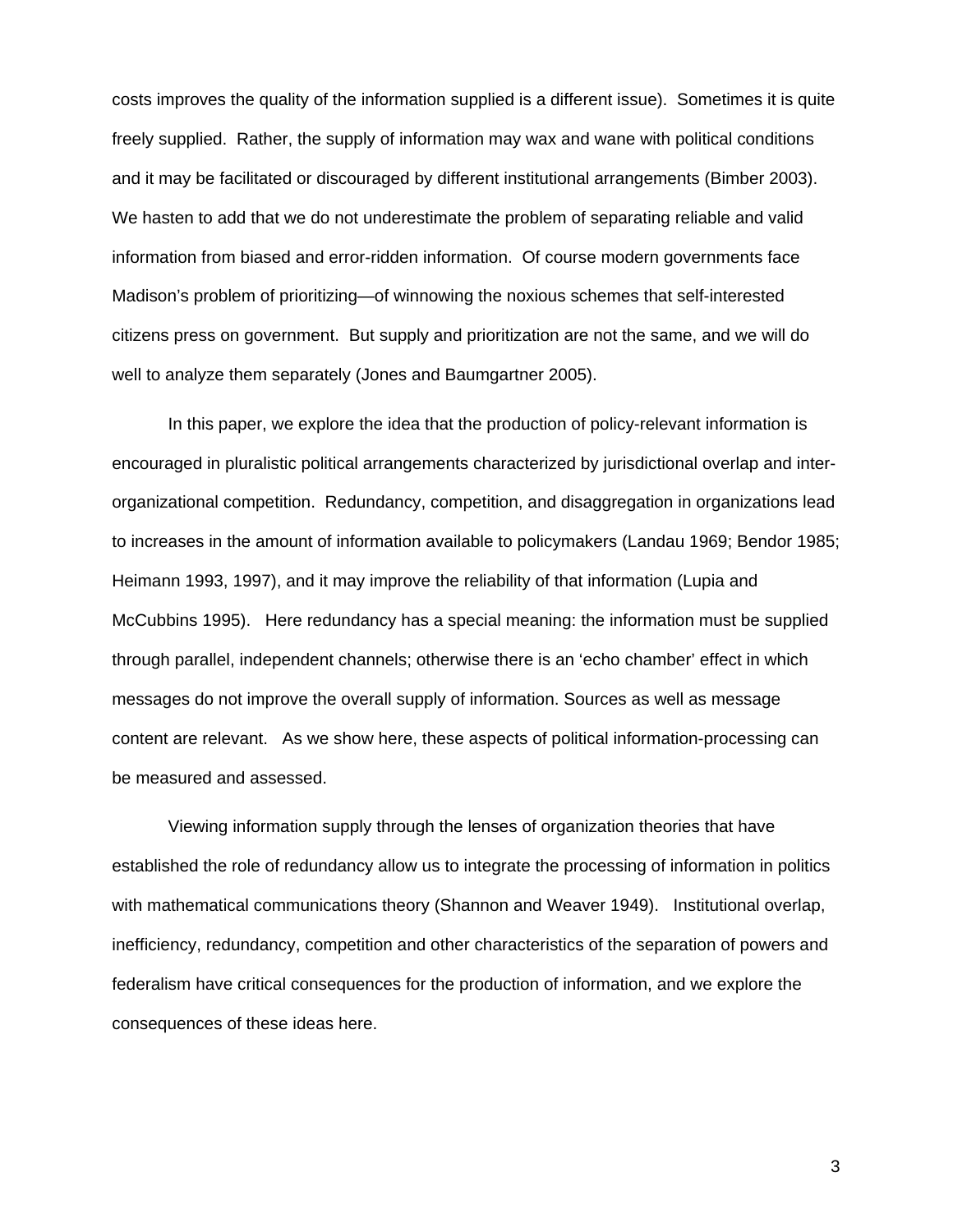Once information supply is correctly understood and measured, we may proceed to assess its causes and consequences. We propose the following hypothesis: the greater the supply of policy-relevant information, the larger the government response, and hence the larger government grows. Information is supplied when political actors think problems exist that government can solve. Governments respond when information indicates that action is desirable. When actors believe that government cannot solve their problems, they will not bother to supply information; information supply is conditioned on likely success. Political actors will supply information when chances for action by government on the solutions they press have a good chance of being adopted.

Virtually all aspects of public policy are multidimensional and more complex than public debate about them at any given time (Jones and Baumgartner 2005). With more sources of information about a given aspect of public policy, a greater range of dimensions comes into regular discussion in government; these dimensions are 'organized in' to the political discussion and government responds with policies specifically focused on particular elements of the problem. Therefore we expect a tight relation between the range of policy information available and the degree of government response; the size of government should be directly related to the amount of information. As a consequence, the supply of information becomes fodder for politics, with conservatives seeking to limit the supply of information and liberals seeking to enhance it. Information supply explains government growth; politics explains information supply.

The congressional committee system is the primary institutional mechanism for legislative information-processing. We first develop a measure of diversity in the supply of information via the committee system, using data from the Policy Agendas Project (Baumgartner and Jones 2002). Then we track changes in this measure across the post World War II period, showing that information supply ebbs and flows across the period. Next, we examine the causes of these variations, finding that media coverage follows rather than causes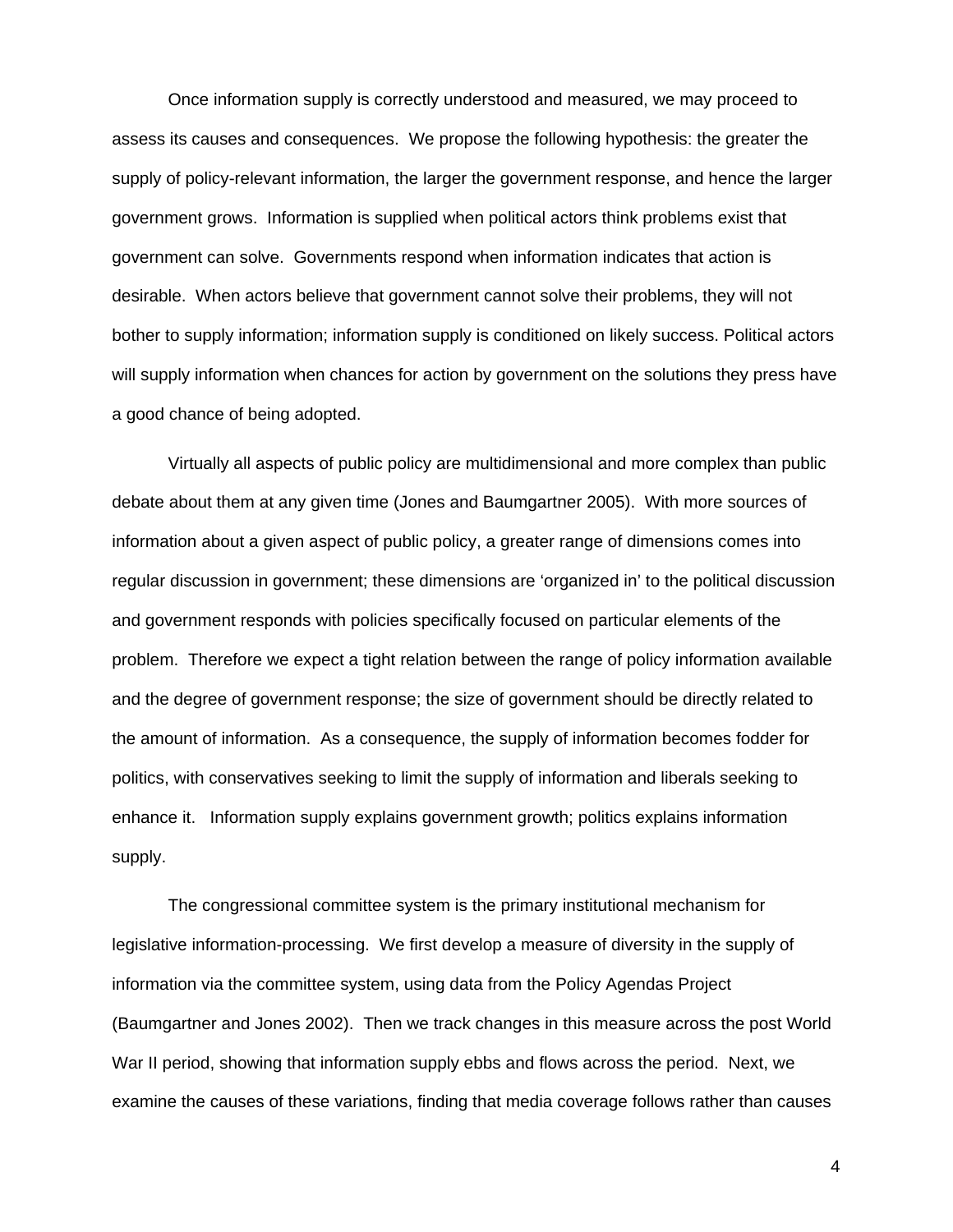congressional information-gathering, that no simple social trend can account for variations in information, and that political dynamics have a complex relationship to information. Finally, we study the consequences of information by relating information supply via the committee system to the size of government (measured as both employment and budgets), showing that increases in the supply of information lead to bigger government, but that bigger government does not generate by itself more information. That is, changes in the information supply cannot be explained by congressional efforts to oversee and control bureaucracies.

## **The Role of Information in Politics**

 Plenty of political scientists have highlighted the role of information in policymaking. Matthews and Stimson (1975), Kingdon (1989), Bradley (1980) and Sabatier and Whiteman (1985) all focus on the legislator as an information-processor, and all point to the roles of both the contents and sources of messages. Sources include interest groups, congressional committees, other legislators, executive agencies and legislative accounting offices. Message content is a more complex matter.

 As a consequence of the complexity of message content, the role of Information in politics is not a straightforward process of reducing uncertainty about policy impacts, although it has sometimes been conceived that way (Gilligan and Krehbiel 1987, 1989). Information may affect the policy debate by influencing problem definitions and interpretations or by bringing new issues to the policy table, and actually may add to uncertainty. It may not add to the understanding of the programmatic impact of the policy, since policymakers attend to both technical and political information for policy decisions (Sabatier 1991). Information is often not used in a neutral fashion, and what policy makers learn from available information must be considered in the context of political interests and political power (Bennett and Howlett 1992: 291). Oftentimes reports presented by those who would influence political outcomes are as biased as the presentations of a defense lawyer with a guilty client.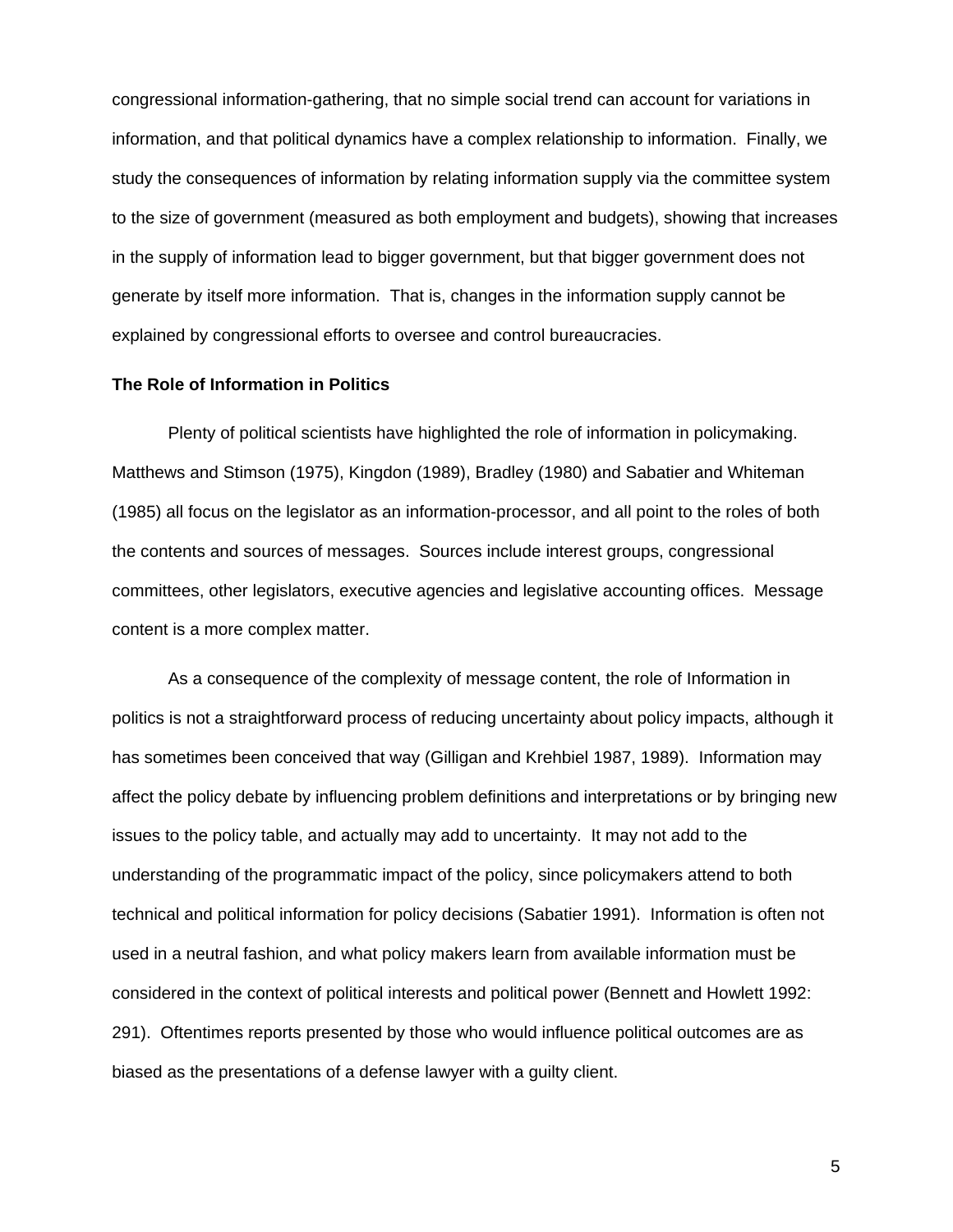None of this should deter us from pursuing the role of information supply in the policy process, but it should make us properly cautious in what we claim. If we need no other justification, it is enough to note that standard approaches to policymaking that are rooted in institutions, interests, and political parties are too static to explain policy change (John 1998). Rapid policy change associated with crises, scandals, and issue redefinitions, all of which require recognition by political actors that the policymaking environment has changed in a significant fashion. Normatively, such a view is far less cynical about the course of public policy, because politics becomes an adaptive mechanism through which a polity responds to challenges in its environment rather than solely a venue for contentions among competing selfish interests. Government may process information well or poorly, but they in any case process it, and we cannot understand policy change in the absence of a theory of where this information comes from and what governments do with it.

## **Information Processing**

Information processing may be defined as collecting, assembling, interpreting, and prioritizing signals from the environment. A *signal* is simply some detectable change in what is happening "out there." All signals are characterized by *uncertainty* (we can't always be sure something out there has actually changed) and *ambiguity* (we can't be certain what the signal may mean). As a consequence, there is always a question of whether there has been a relevant change in the policymaking environment. Moreover, objective changes in the environment—signals—must be distinguished from attention to these signals. In politics, as in communication theory, signal detection is critical to future action. Here we address only the issue of supply, treating it as an antecedent to the process of prioritization.

## **Supplying Information**

When will information relevant to the policy process be supplied? From one point of view, information may be seen as a scarce and valuable good, one that will not be supplied without remuneration. If policymakers need estimates of the intentions of foreign countries, they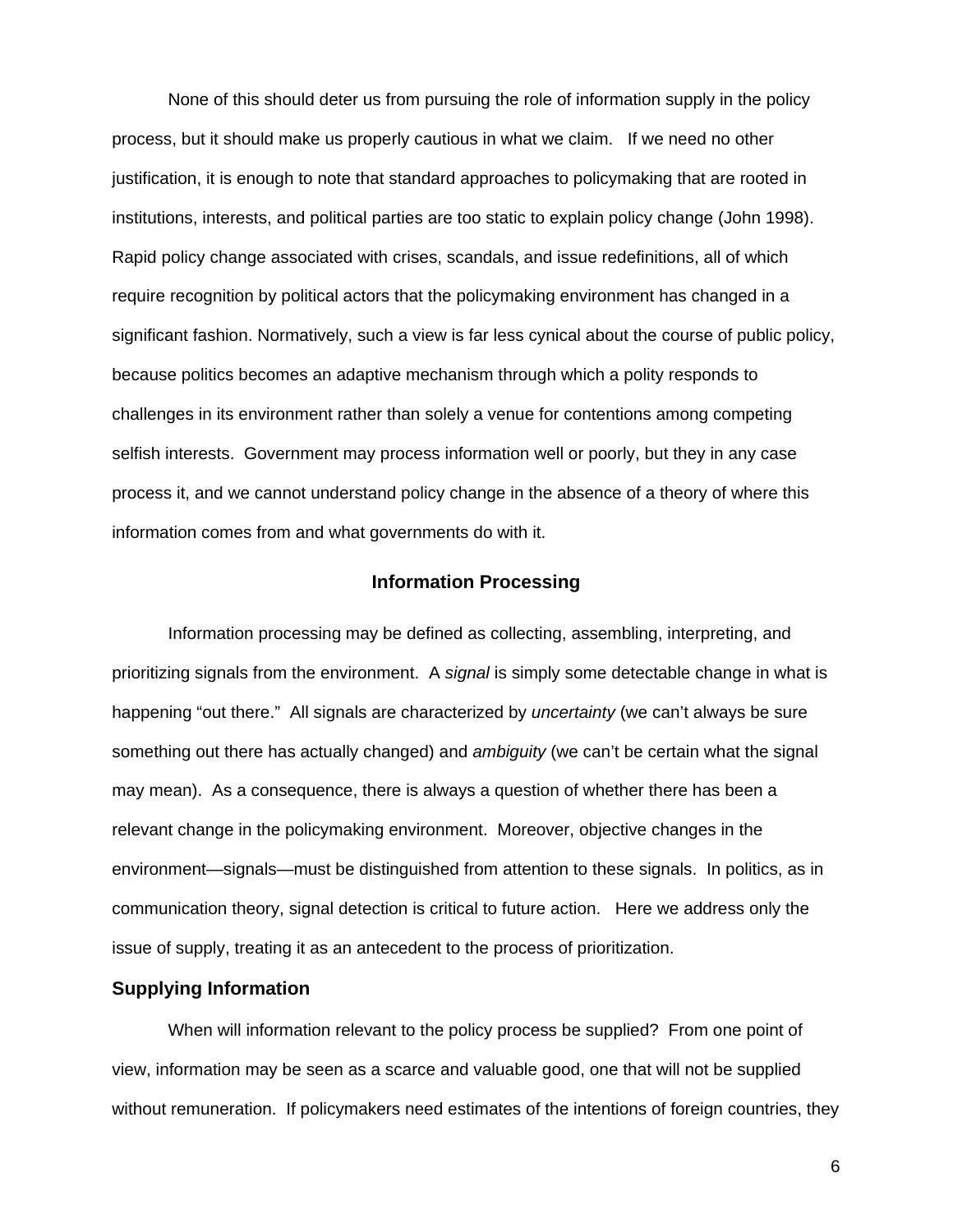set up agencies with paid professional staffs to study and report on the problem. Similarly it is common for Congress to delegate information-gathering functions to specialized committees and sub-committees, which make recommendations to the chamber. The "pay-off" is some deference by the chamber to the committee (Krehbiel 1991). Policymakers delegate the collecting and assembling of information to others, more expert in the particulars.

These kinds of activities imply that information will be generally in short supply on matters of public policy and that policymakers already know what information they need. Information is a valuable resource since it can reduce uncertainty and can change the expected value of a decision. Only experts provide information, and they will do so only if compensated. This delegation approach is in line with classic economics-based understandings of "search" and "information" costs (Downs 1957; Stigler 1961). Because information search is costly, a principal, such as a legislative body, must rely on agents, such as congressional committees, to provide information about policy options, consequences, and success.

The relationship between principals and agents is often asymmetric because agents have more information than principals about their actions, and they can choose whether or not to share information with the principals. Principals, therefore, must establish institutions to overcome the asymmetries and provide incentives for the agents to provide information (Austen-Smith and Riker 1987, 1990, Diermeier and Fedderson 2000, Gilligan and Krehbiel 1987, 1989, Krehbiel 1991, McCubbins, Noll, and Weingast 1987, and Miller and Moe 1986).

But this cannot be the whole story, for the observation that information will be undersupplied in politics flies in the face of the clamoring diversity of information that characterizes modern America. Information on policy matters is supplied by bureaucratic agencies, interest groups, individual policy activists, think tanks, political parties, and congressional committees. Oversupply rather than undersupply seems to be the problem. Policymakers generally report that they are literally bombarded with information, of varying quality; they are not normally in the position of having to seek it out. As Richard Hall (1996: 90)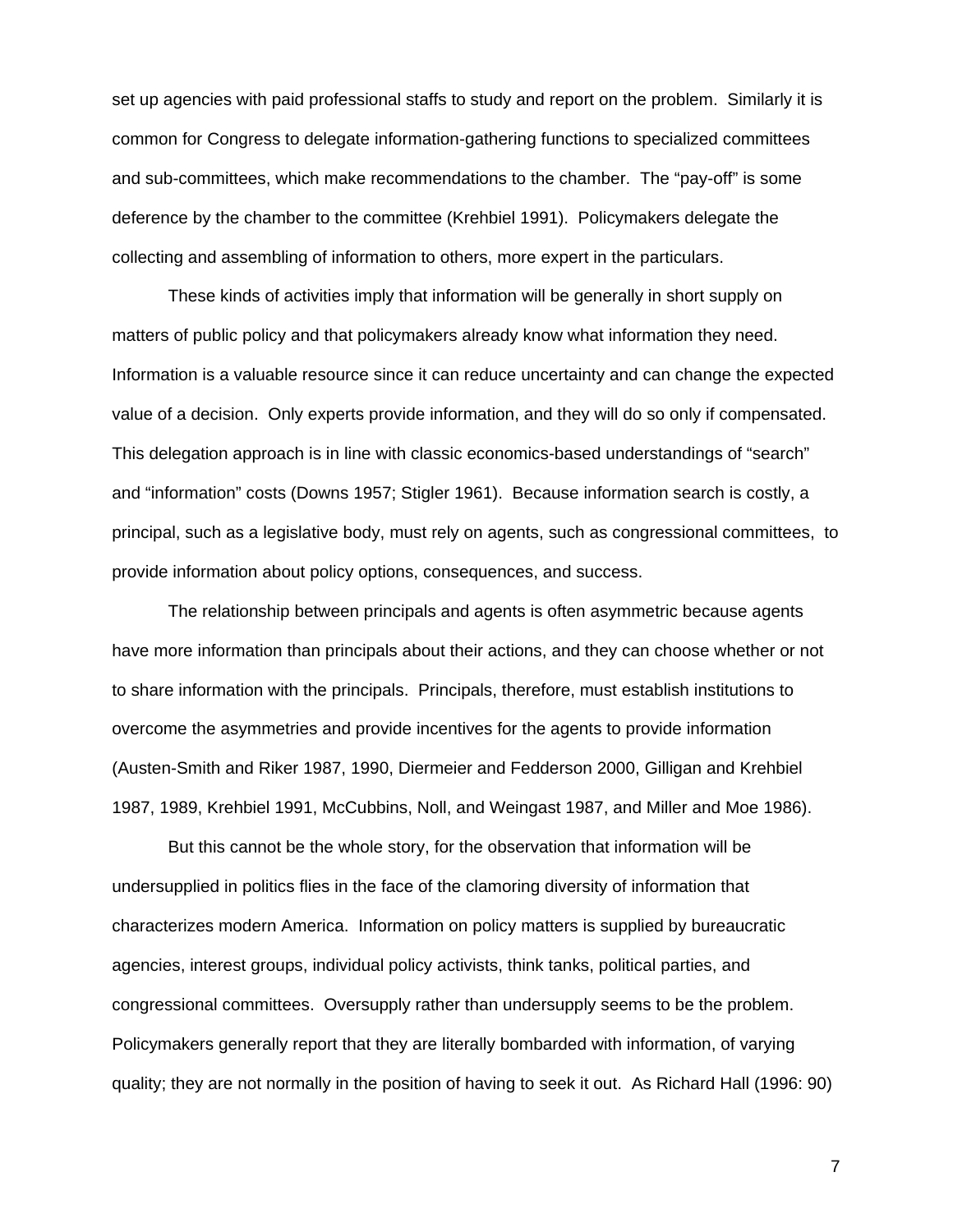notes, "Policy-relevant information is abundant, perhaps embarrassingly rich, on Capitol Hill. Interest groups, Congressional Research Service, Government Accounting Office, various administration reports, pre-printed hearing testimony, studies conducted by academics, think tanks, and policy analysts in and out of government" supply it (see also Bimber 1991).

Interest groups in particular are critical components of the signal detection system of the political system. Far more than simple influence peddlers, they provide information about the political feasibility of policy alternatives and technical information about the substance of policy alternatives (Bauer, Pool, and Dexter 1969; Bradley 1980; Cobb and Elder 1972 [1983]; Esterling 2004; Hansen 1991; Heitshusen 2000; Milbrath 1963; Sabatier and Whiteman 1985; Wright 1990, 1996).

 So in many respects information is not scarce resource in politics. The economics of information breaks down when there are multiple, competing sources of information. Competition among the various interest groups and agencies seeking policy benefits encourages them to share information with Congress in order to shape the policy debate. An interested party who might wish to withhold information can be certain that another source is likely to provide the information. Thus they are likely to provide a great deal of policy information to policymakers, and this has clear collective benefits.

This does not mean that the issue of supply is solved. The structure of a political system can induce increases in the supply of information. Institutions filter and direct this information, in addition to structuring the relationships among political players including interest groups (Bimber 1991; Heitshusen 2000). Studies of congressional committee jurisdictions indicate that overlapping jurisdictions in which committees mutually interfere with one another led to breakdowns in informational monopolies, thereby increasing the supply of information available for policymaking (Jones, Baumgartner, and Talbert 1996; King 1999; Baumgartner, Jones, and MacLeod 2000). In general, we strongly suspect that pluralist, non-hierarchical systems produce more information than unitary, hierarchical systems, such as those envisioned in many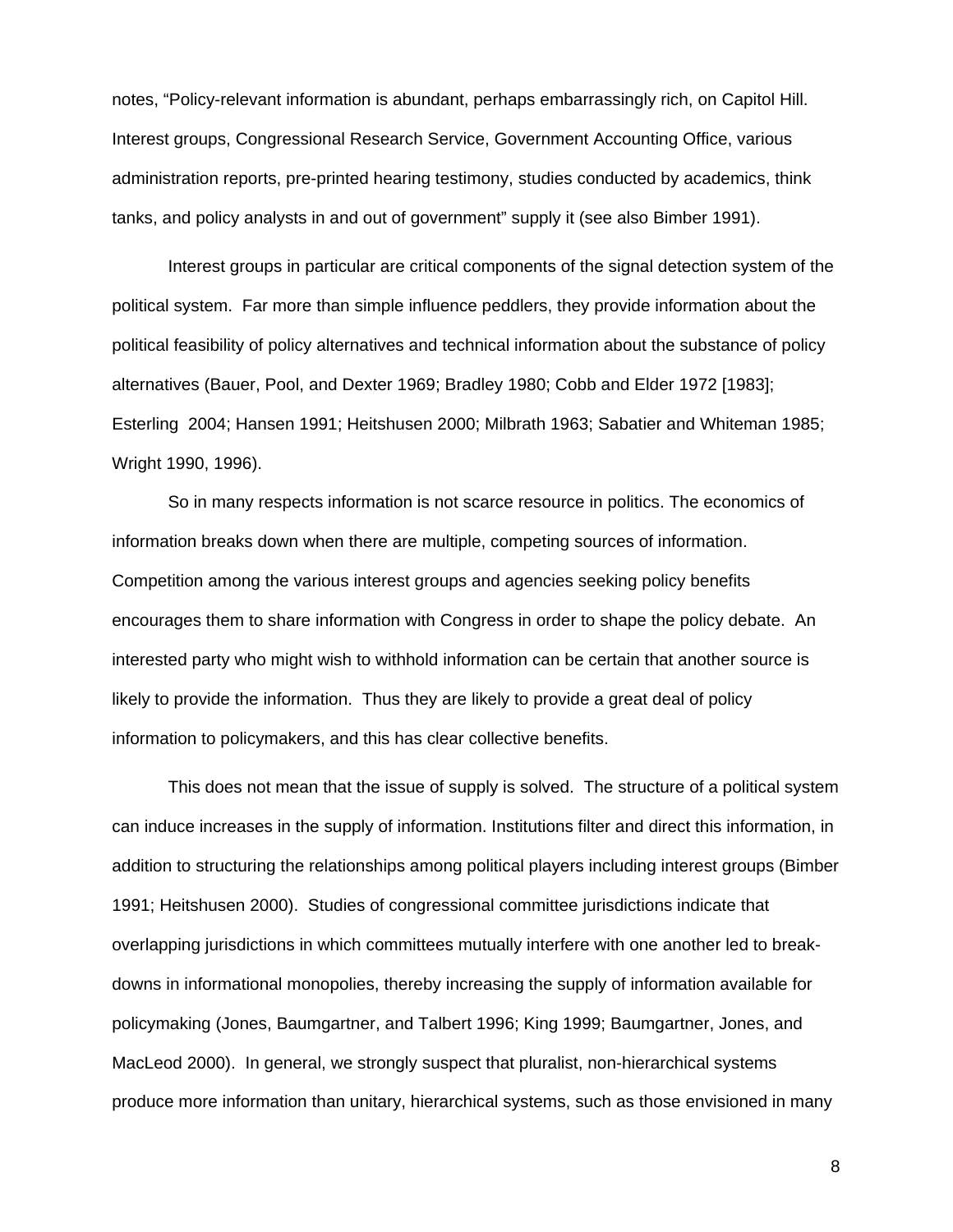conceptions of delegation to experts. That information may be less reliable (but the question of bias is open), and it will be more difficult to prioritize, because it comes from diverse sources. But there will likely be more of it. Finally, ebbs and flows of information may occur, stimulated by the perceptions of participants that policymakers are open to this information. In fact James Madison and his colleagues seemed to have understood this as well since the separation of powers and federal system they devised seems perfectly designed to generate multiple independent sources of information.<sup>1</sup>

## **Entropy and Information**

Our approach to the supply of political information centers on the notion that more information is supplied when messages on a variety of policy topics are produced by multiple non-redundant sources. Message content is simplified into a count of topics addressed in the message via content coding. If we think of a single source of information, then increases in the number of messages that the source chooses to send imply an increase in the information available. Then, by extension, as the number of sources increases, information similarly increases. This is a meaning of information supply that is very close to that developed by Claude Shannon in the 1940s to analyze telephone transmissions. Shannon's measure, entropy, has been widely adopted in many fields of endeavor (Pierce 1980).

Entropy in policymaking implies the absence of concentration of policy effort in issue categories. Information supply is associated with variability in message content across potential sources. The more different messages are supplied and the larger the number of sources providing the information, the greater will be the supply of information (and the larger the entropy coefficient). Talbert and Potoski (2002), following agenda-setting work in mass

 $\overline{a}$ 

 $1$  If political debates centered on factual disputes than theoretically a single source of objective information would be best. But debates involve value judgments and comparisons across multiple dimensions of evaluation. In this context, multiple sources of information ensure that multiple dimensions of evaluation are structured into the system rather than structured out. This is the most important sense in which information is related to structure. And of course, the more competing sources of information exist, the more difficult the final choices.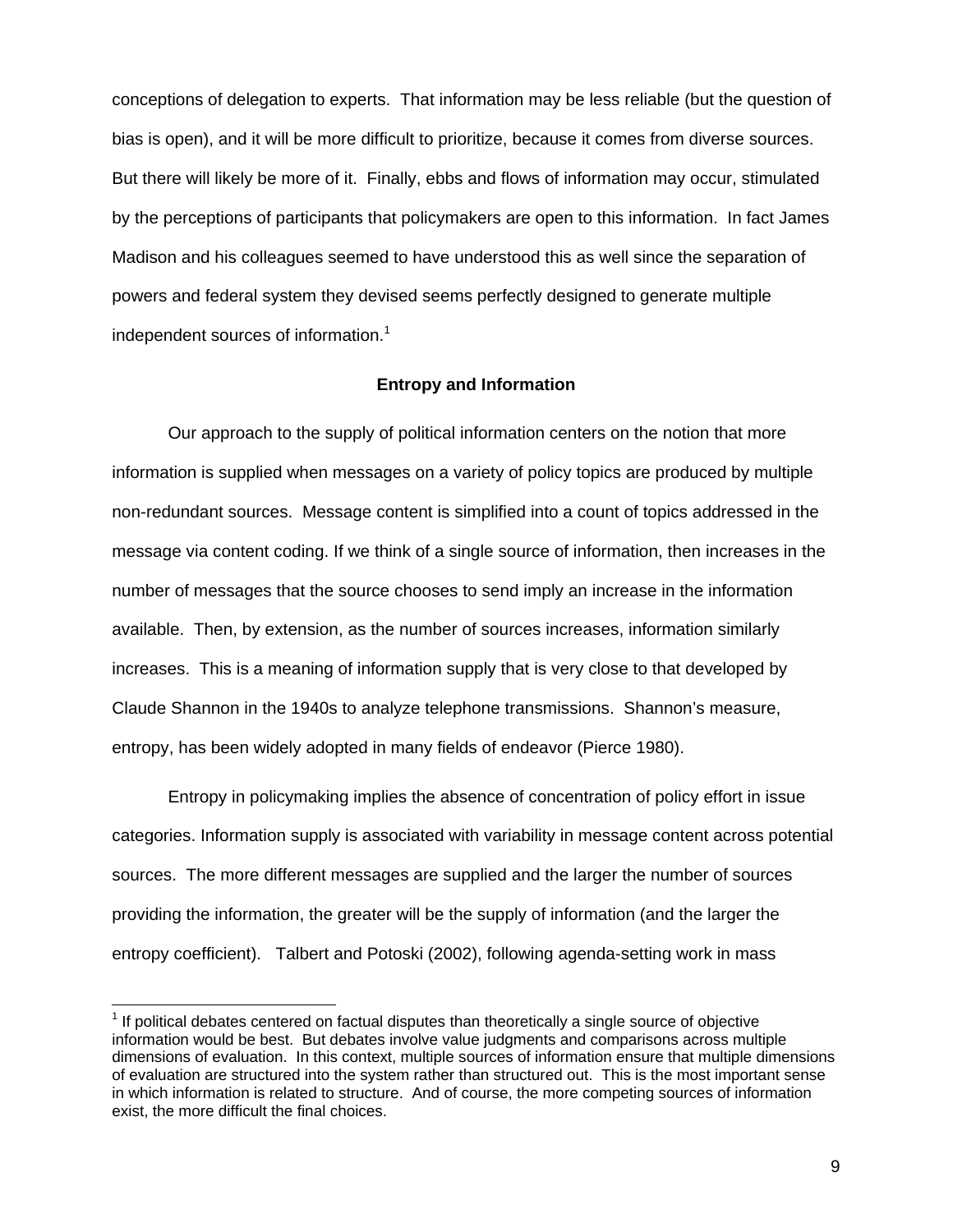communication studies (Chaffee and Wilson 1977; McCombs and Zhu 1995), adapt Shannon and Weaver's (1949) classic formula for entropy in communications transmission to policy agendas. For reasons that will become apparent, we follow this lead, but first we will need to explain exactly what the entropy index will tell us about policymaking.

Claude Shannon, working at Bell Laboratories in the late 1940s, developed the notion of entropy to analyze uncertainty in the transmission of messages. Shannon's notion of uncertainty can be understood in terms of selecting an object from a set of categories. If we observe an object, the question is how certain we can be that the object came from a particular category. Entropy is a summary measure for this type of uncertainty. Entropy is defined as:

$$
H = \sum P(x) \cdot \log(1/P(x)) = -\sum P(x) \cdot \log(P(x)), \qquad (1)
$$

Where **x** represents an object, **P(x)** is the probability that an object falls within a particular category, and the index is summed over all the categories. $2$ 

If all objects are in one category, and we observe an object, we know with certainty what category it belongs in. In that circumstance,  $H = 0$ . In Shannon's information theory, the object is a 'message' and the category is the 'source'. When  $H = 0$ , we can learn nothing new from observing a message, because we could already predict what the message would be without observing it. In Shannon's theory, information comes from uncertainty—or, actually, the reduction in uncertainty after we observe the message or object. In general, the more concentrated the objects are within categories, the lower the entropy; the more spread around the objects are within the categories, the higher the entropy. Observing a message offers more information in the latter circumstance. $3$ 

 $\overline{a}$ 

 $2$  Because logarithms are undefined at zero, and many categories are likely to have zero entries, the convention is adopted that for  $P(x) = 0$ ,  $Q \cdot log(0) = 0$ . In practice, for ease of calculation, we added a very small fraction to the actual proportions (estimates for P(x)) equal to .000001.

 $3$  Congressional scholars have used the Herfindahl Index, which economists use to assess market concentration, to examine changes in jurisdictional monopolies in congressional committees (Baumgartner, Jones, and McLeod 2000, Hardin 1998, 2002). Entropy and the Herfindahl Index tap similar aspects of object concentration within categories, since both are based on similar measurements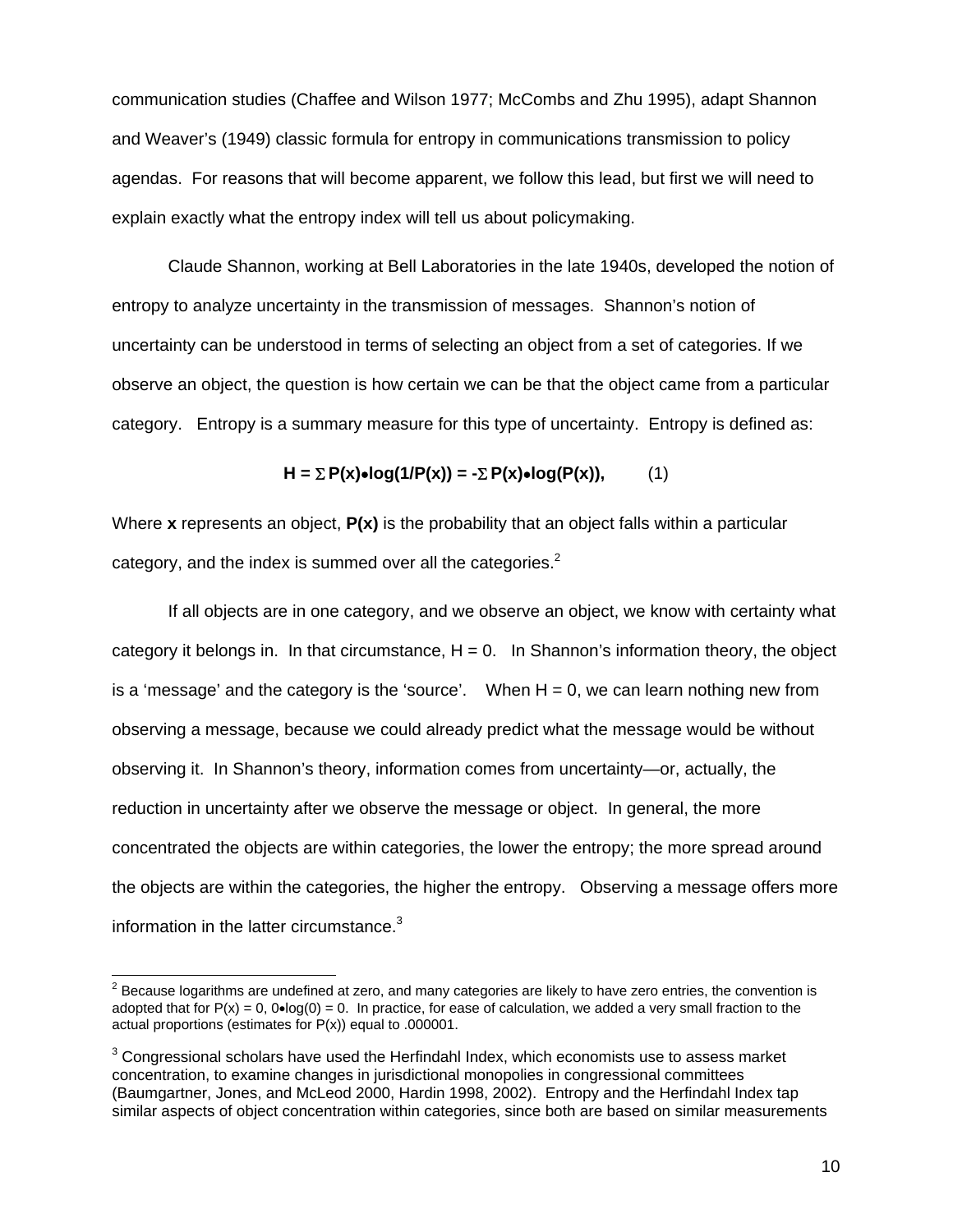#### **Messages and Sources in Politics**

 The crux of information theory is the set of relationships among the information source, the potential messages that might be sent, and the receiver of the message. In information theory, no attention is given to the capacity of the receiver to interpret the message; that is left to the field of information processing (Jones and Baumgartner 2005). "The *information source* selects a desired message out of a set of possible messages" (Shannon and Weaver 1963:7), and sends it to the receiver. The key question is whether the receiver's level of uncertainty is reduced upon receiving the message.

 Legislatures set up committees to study legislation and problems that might be addressed by legislation; as such, committees are a major source of information on policy matters for policymakers. But as is well-known, committees can become parts of policy subsystems that operate at the behest of affected interests. As a direct consequence, a message on, say, agriculture will be less informative to the legislative chamber if it is from the Agriculture Committee than it will be from, say, the Education and Labor Committee. While the information may be relevant to log-rolling or other legislative agreements, it will provide little new information to those outside of the committee if it comes from only one source. Multiple sources provide more information.

 The notion of information that is enshrined in Shannon's entropy are different from those current in the study of congressional committees today (Krehbiel 1991; Gilligan and Krehbiel 1987, 1989). Both define information in relation to uncertainty reduction, but the similarity stops there. In the former case, diversity among supplying sources add to information supply; in the

<sup>(</sup>the Herfindahl, on the sum of the squared proportion of items in each category; entropy on the sum of the proportion times the log of the proportion). Because of their different formulas, the two measures produce different results. Still, the two are highly correlated. In the Policy Agendas Datasets, for hearings categorized at the major topic level, Shannon's Entropy and the Herfindahl are correlated -.992; for statutes, -.983, for the Congressional Quarterly stories, -.973, and for the New York Times, -.947. Entropy, however, does a better job at distinguishing among situations with low levels of concentration than does the Herfindahl, which is highly sensitive to changes at high levels of concentration but distinguishes less well at lower levels.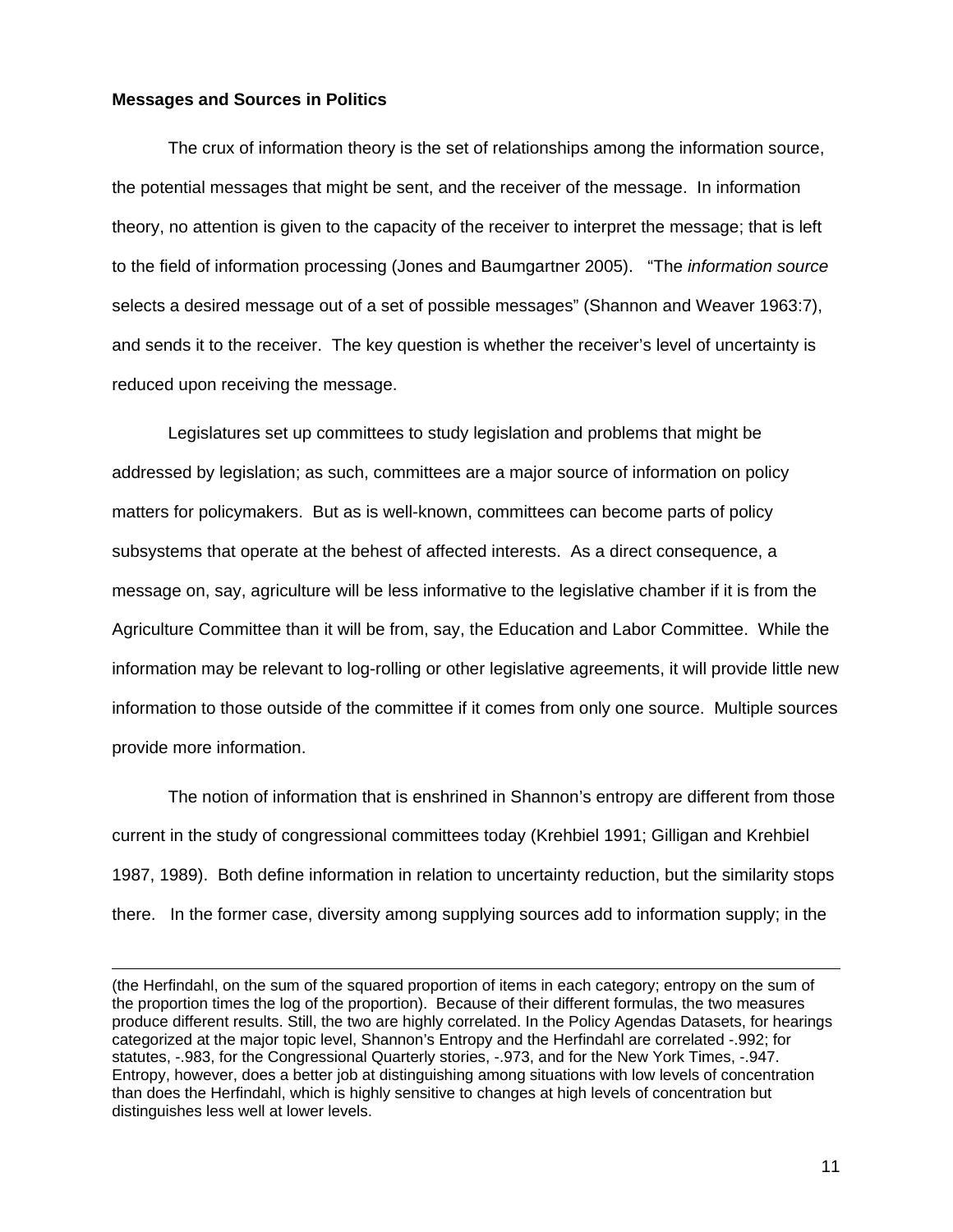latter, experts hone advice on specific topics and reduce uncertainty on those topics. In the former, diversity of messages and a panoply of potentially competing sources is lauded; in the latter, it is distracts at best and interferes with expert judgment at worst.

 If information supply is increased by entropy, the difficulties in prioritizing those messages are proportionally increased, and one would rely ideally on a system of weighting (by, say, reliability of source) and averaging (Jones and Baumgartner 2005b). In Gilligan and Krehbiel's approach, experts define priorities as well as supply (or else why turn the policy over to but one set of experts?).

 Of course neither of these perspectives holds all truth. We trust our health to a single doctor (but we reserve the right to obtain second opinions!). We may read the New York Times, trusting its journalistic expertise, but a good look at the Wall Street Journal can introduce issues never touched upon in the Times. In politics as in life, it makes sense to rely on not one expert but on a number of them, especially if they come from different professional persuasions.

The diagram below illustrates this decision-making perspective. A decision-maker received numerous messages from potentially competing sources. The higher the number of sources and the less the concentration of messages within a single source, the higher the entropy and hence the higher the supply of information (and hence the more difficult the problem of prioritization). With only a single source of relevant information, decisions are easily made. But decisions may be better when based on many independent sources of news.

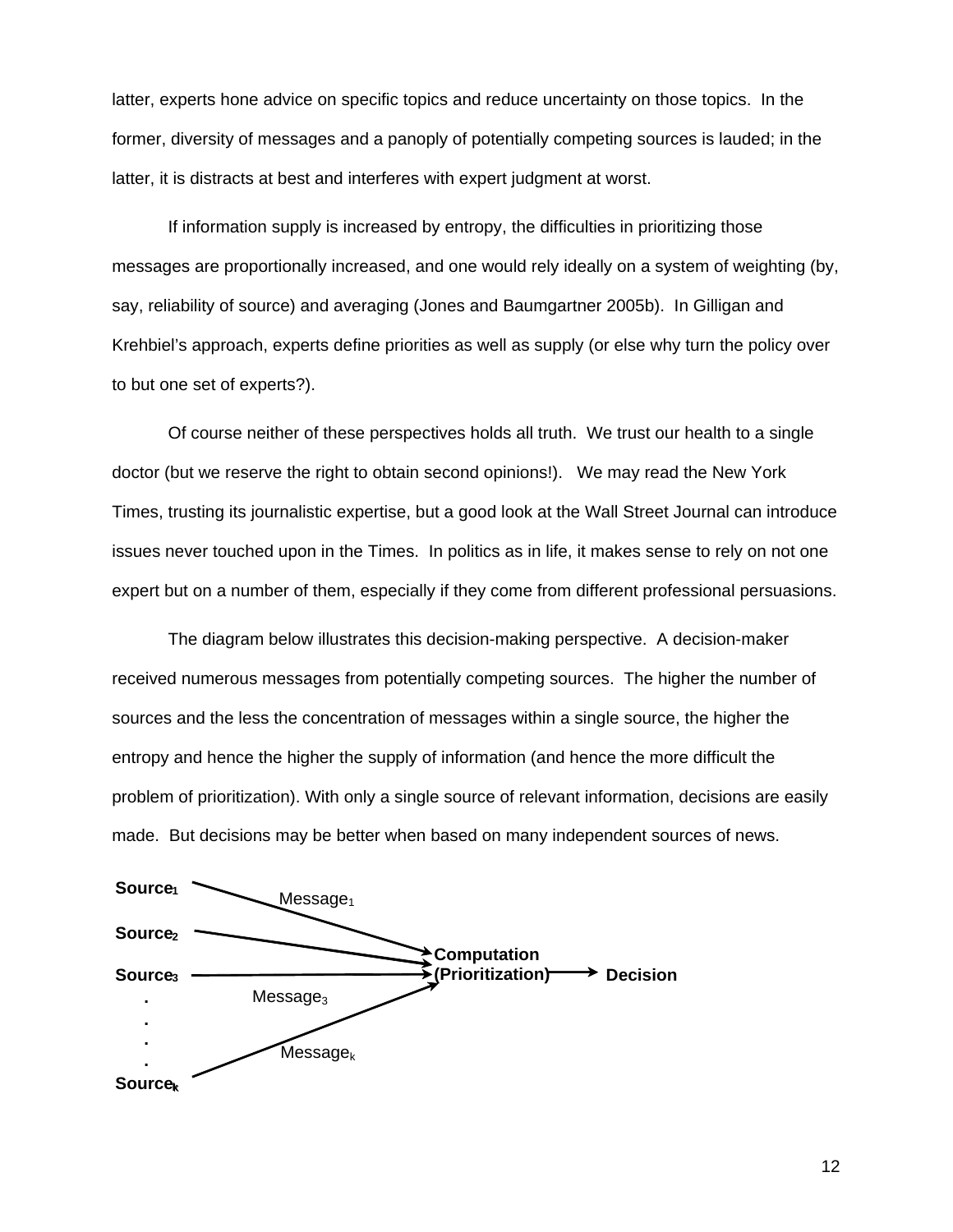## **Entropy and Congress**

 Now let us turn to the issue of information supply in the policymaking process. We restrict ourselves to Congress for the present, but the theory of information supply is entirely general. The 'source' is 'the congressional committee system, the 'receiver' is the legislative chamber collectively (because the chamber receives the report from the committee), and the 'message' is the report itself.

 For the present, we simply categorize the message as its primary substantive topic. If there are k possible topics that Congress considers, then at any one instant, the committee system can send any one of k possible messages on to the floor. The total amount of information produced by the committee system, per arbitrary unit of time, is the entropy for the system, essentially the uncertainty associated with probabilities of sending messages about the k topics.

 The total amount of information produced by a single committee, per unit of time, is similarly computed for a single committee. If a committee sends only messages about a single topic, then the committee's entropy, or supply of information, is zero. Here the quantitative calculation of entropy conflicts a little with a qualitative understanding of what is going on. A committee clearly can say something surprising about the topic under its jurisdiction. It is more likely that a committee not normally active in the policy area will do so (Baumgartner, Jones, and McLeod 2000), and it is that aspect of information supply that quantitative entropy measures assess.

Here entropy simply measures the degree to which attention to a given topic is devolved to a single source of information—a committee in this instance—or is divided among many potentially different sources. From an informational perspective, it is clear that more independent sources provide richer information. Of course, this comes with a substantial cost, which is the indexing problem, or what the larger body should do once it receives all this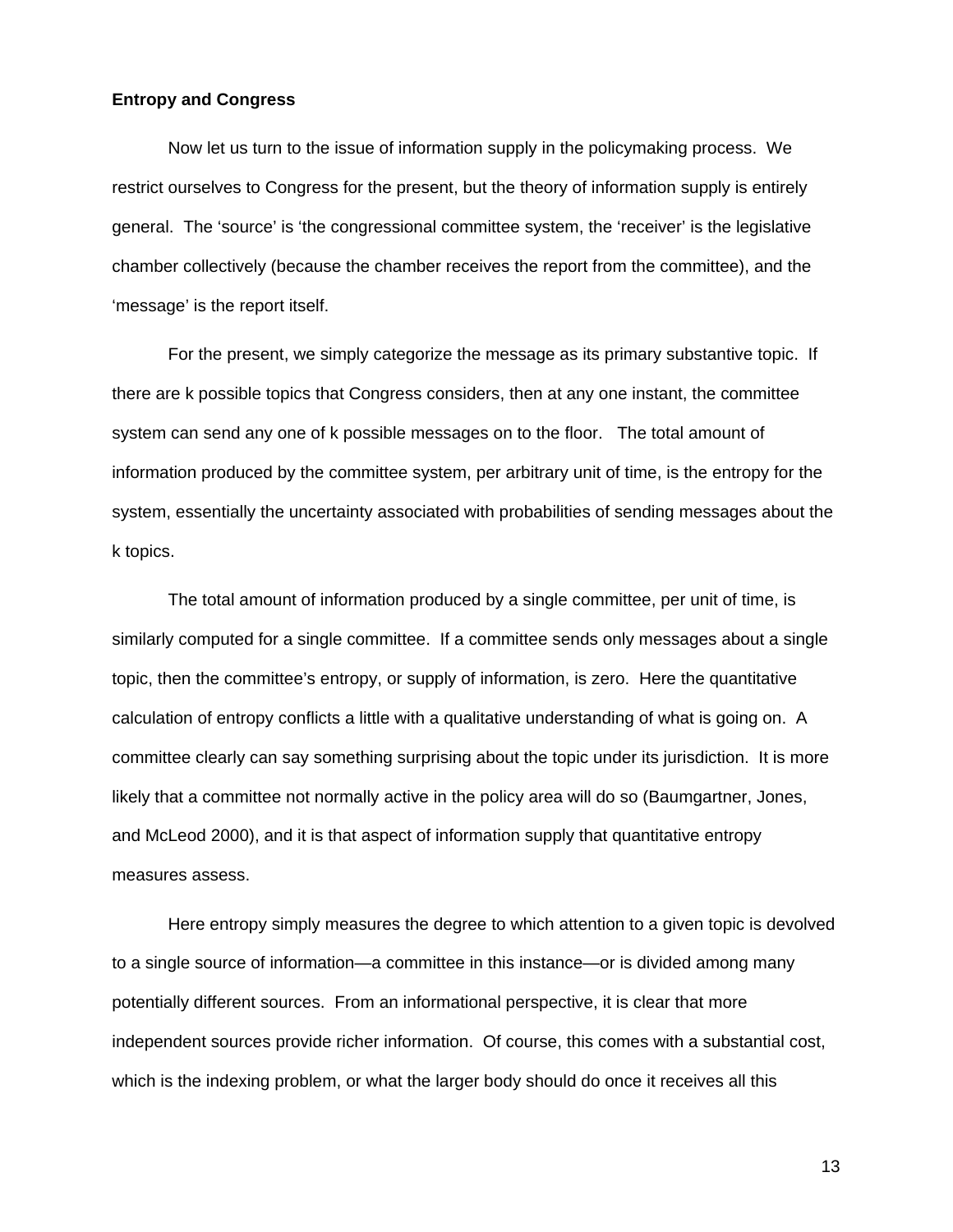conflicting and overlapping information. So information-generation and prioritization are different problems and in fact are inversely related with each other; what enhances the one reduces the ease of the second problem.

 The table below depicts this. The committees occupy the rows, the policies the columns. Each cell entry is the proportion of the time that a committee spends discussing a particular policy—providing information on that policy. Summing down a column indicates p*olicy entropy* for a particular policy; it is the amount of information provided by the system of committees about a policy. Summing across a row provides *committee entropy* is the amount of information provided for all policies by a given committee. The sum of the matrix is an estimate of the total amount of information that congressional committees provide the chamber in a given time period (year or Congress).

[Table 1 about here]

|                                                                                             | <b>Policy A</b>                     | <b>Policy B</b> | $\cdots$         | <b>Policy K</b>                     | <b>Committee</b><br><b>Entropy</b>  |
|---------------------------------------------------------------------------------------------|-------------------------------------|-----------------|------------------|-------------------------------------|-------------------------------------|
| <b>Committee 1</b>                                                                          | P(1A)                               | P(1B)           |                  | P(1K)                               | $-\Sigma_Y P(1Y)$ •log(p(1Y))       |
| <b>Committee 2</b>                                                                          | P(2A)                               | P(2B)           |                  | P(2K)                               |                                     |
| .                                                                                           |                                     |                 |                  |                                     |                                     |
| $\begin{array}{cccccccccccccc} \bullet & \bullet & \bullet & \bullet & \bullet \end{array}$ |                                     |                 |                  |                                     |                                     |
| $\begin{array}{cccccccccccccc} \bullet & \bullet & \bullet & \bullet & \bullet \end{array}$ |                                     |                 |                  |                                     |                                     |
| <b>Committee N</b>                                                                          | P(NA)                               | P(NB)           |                  | P(NK)                               | $-\Sigma_Y P(NY) \cdot \log(p(NY))$ |
| <b>Policy Entropy</b>                                                                       | $-\Sigma_X P(XA) \cdot \log(p(XA))$ | .               | $\sim$ 10 $\sim$ | $-\Sigma_X P(XA) \cdot \log(p(XA))$ |                                     |

**Table 1: Congressional Entropy** 

 For any given committee, the estimate of the entropy would be the proportion of hearings on Policy A, weighted by the inverse of the logarithm of that proportion, plus the proportion of hearings on Policy B, weighted by the inverse of the logarithm of that proportion, and so forth across all the policy topics. For any given policy, the calculation simply involves the spread of delegation for providing information across the committees: the broader the spread, the higher the entropy score. An entire legislature can be summarized, using these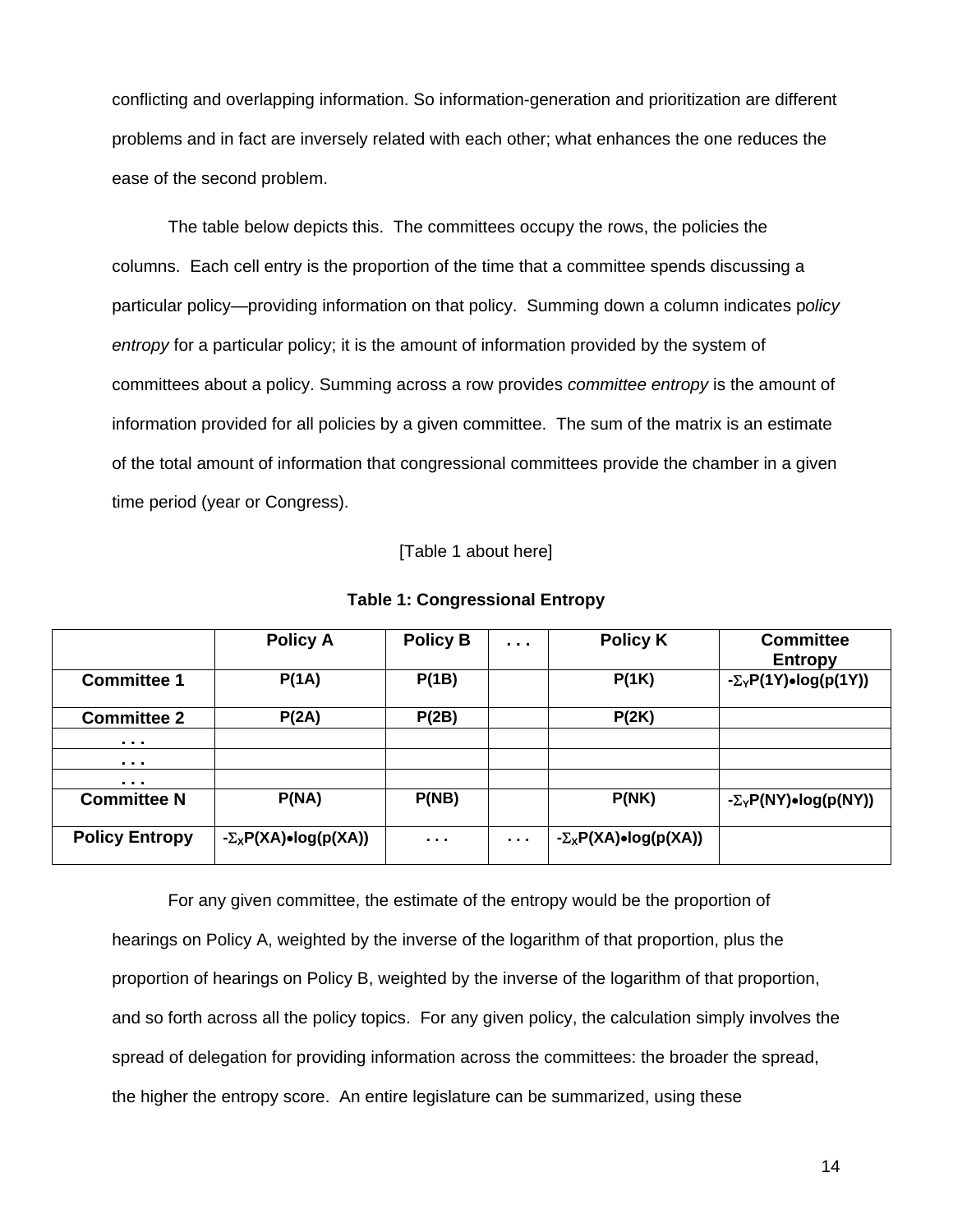calculations, concerning the relative entropy of its consideration of various policies. Similarly, each committee can be assessed as to its own entropy score.

#### **Delegation, Specialization, and Information Supply**

In Shannon's communication theory, more information is associated with more entropy more spreading around messages across categories. Shannon's definition of information was technical, and did not incorporate the multidimensional structure of messages that is so critical in politics, but it is completely consistent with this view. The raising of ignored attributes or dimensions provides a key dynamic in issue evolution in politics. Moreover, an approach to information based in source diversity is consistent with the notion of information as involving delegating policy problems to experts for review, analysis, and recommendations. We simply require multiple experts. Devolution of policy expertise to a single set of expert agents comes at a large cost in terms of information, however easy it makes prioritization.

In spite of whatever benefits come from devolving authority to specialists and giving them incentives to study hard, becoming informational masters, clearly a broader range of information is available when more sources weigh in on the problem even where those sources are not expert in the subject-matter. All sources are not equally valid or reliable, so they should not be equally weighted in the decision-making process. But it is undeniable that more nonredundant sources of information increase the overall level of information, even if those sources produce biased analyses of the problem. In politics, in particular, information often involves raising unappreciated attributes in complex situations, something that can be readily accomplished by non-experts. Knowledge and information are not the same thing.

The lack of redundancy is important. It is common for venues of activity to send similar messages. It is of little added interest to read a Hoover Institution report on deregulation when one has already read an American Enterprise report on the same subject. The messages are redundant. Similar venues produce similar messages; that is why multiple non-redundant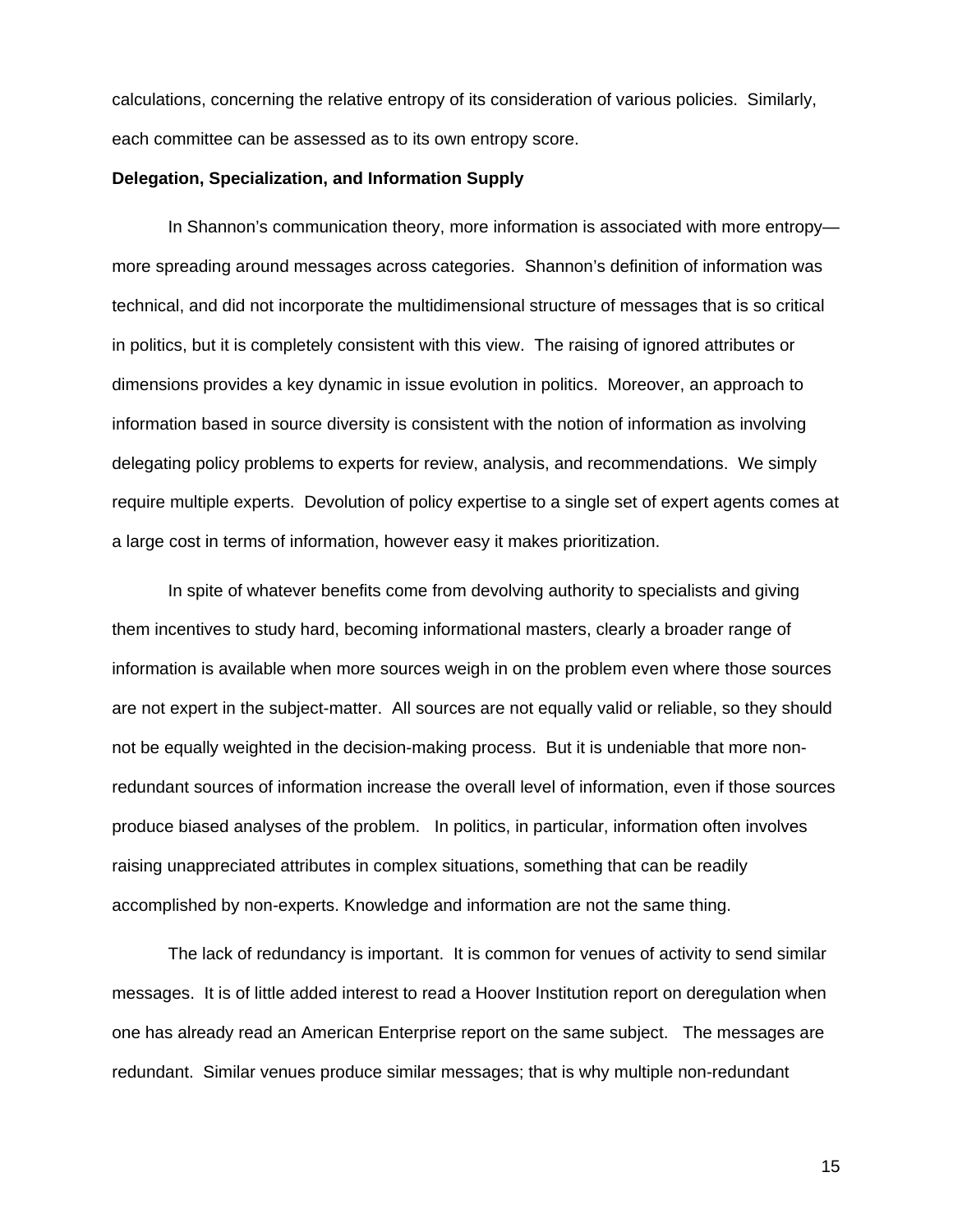venues are the key to entropy. Complexity, in politics, increases the supply of information. Complexity is associated with entropy. As a consequence, entropy increases the supply of information to policymakers. Because complexity can yield confusion, however, more information does not imply actionable information. Policy action is governed not just by the information flow, but by the processes of attention allocation and the set of institutional rules governing collective action.

#### **Trends in the Supply of Policy-Relevant Information**

Now we are in a position to study the notion that the supply of policy information ebbs and flows in American politics. In addition to examining variation in information supplied by the congressional committee structure, we also study time trends in media reporting on policy affairs. The Policy Agendas Project's coding of a sample of New York Times stories allow us to calculate entropy across all topics addressed in that newspaper and to trace this measure across the period of our study.

Figure 1 does this, and, in addition, it presents the proportion of policy articles on an annual basis. A quadratic trend adequately fits each series. Peak entropy for the all stories occurred in 1973; not inconsequently, the highest proportion of stories devoted to public policy matters occurred the following year. Since then editors at the Times have imposed a steady and marked decline of policy-relevant material on the paper's coverage, all the while producing an increasingly less diverse news product. In the 1970s, 40 to 50 percent of coverage was devoted to politics and policy; by the 1990s, this had dropped to around half of the previous level. (It is worth noting that the overall size of the Times, the number of articles, also declined over this time; so there was much more news coverage in the 1970s than there is today.) The New York Times has steadily but surely moved from a strong and diverse outlet for discussion of policy and politics to a less diverse format dominated by style, arts, leisure, and sports. The move to 'soft news' has been well-documented in media studies (Patterson 2000); our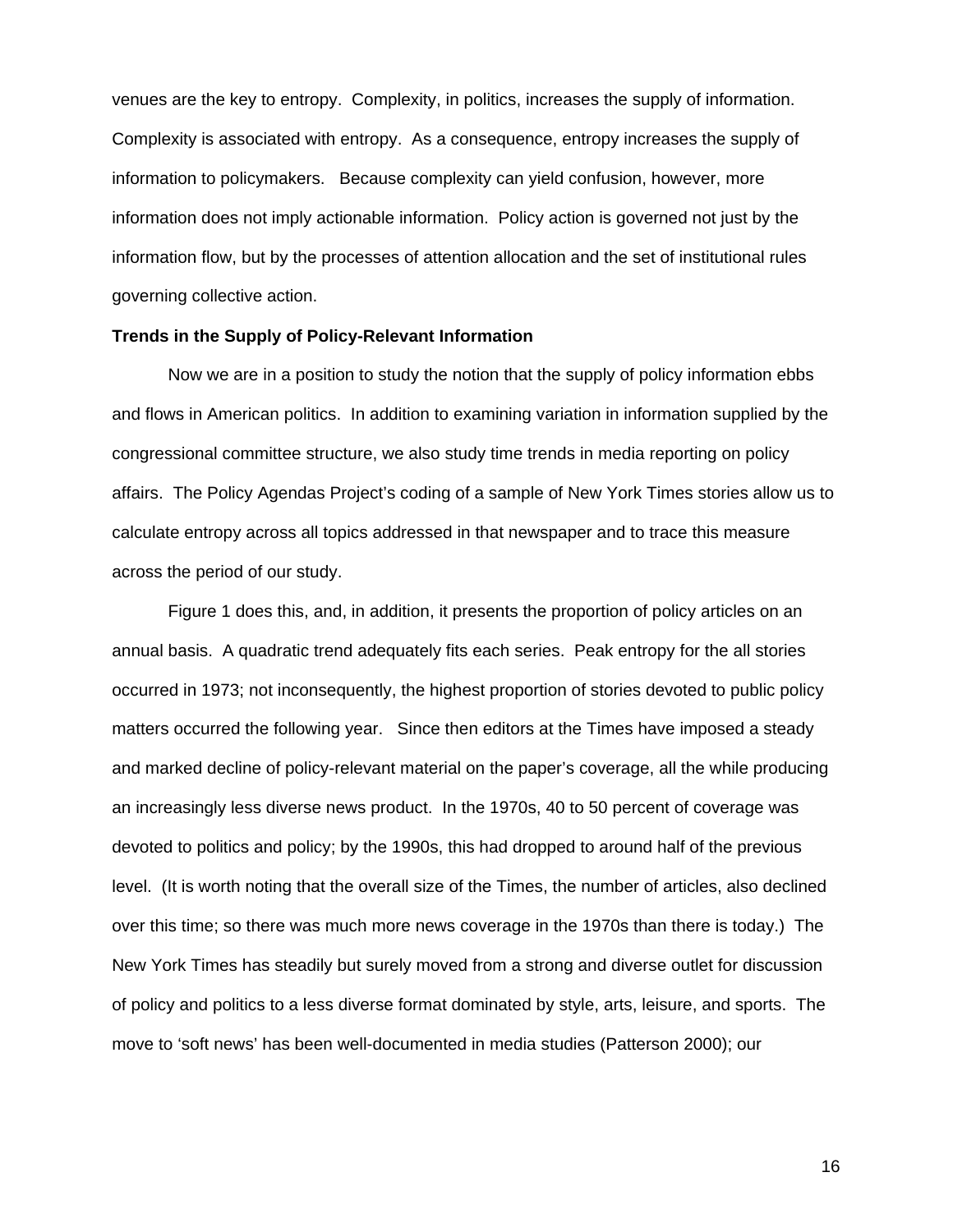contribution is to note the clear and unmistakable decline in diversity and in policy content that has become so marked since the 1970s.





**Figure 1: The Decline of Policy Information in the New York Times** 

 Is the decline in press coverage simply a media phenomenon or does it affect government? Figure 2 presents our entropy measure calculated for each house of Congress for major topic categories and committees, averaged across the chambers, as illustrated in Table 1. The entropy value for each year is the sum of a corresponding committee-by-topic matrix for that year. It indexes the total supply of information made available by the congressional committee system through the hearings process. As can be seen in the figure, the time path of information supply provided to Congress through its committee system traces a roughly similar pattern as New York Times coverage. We also present the total number of hearings held, showing this number as a proportion of its peak value, 2246 in 1979. Clearly, the capacity to hold hearings has varied substantially over time. Just as clearly, this is fully within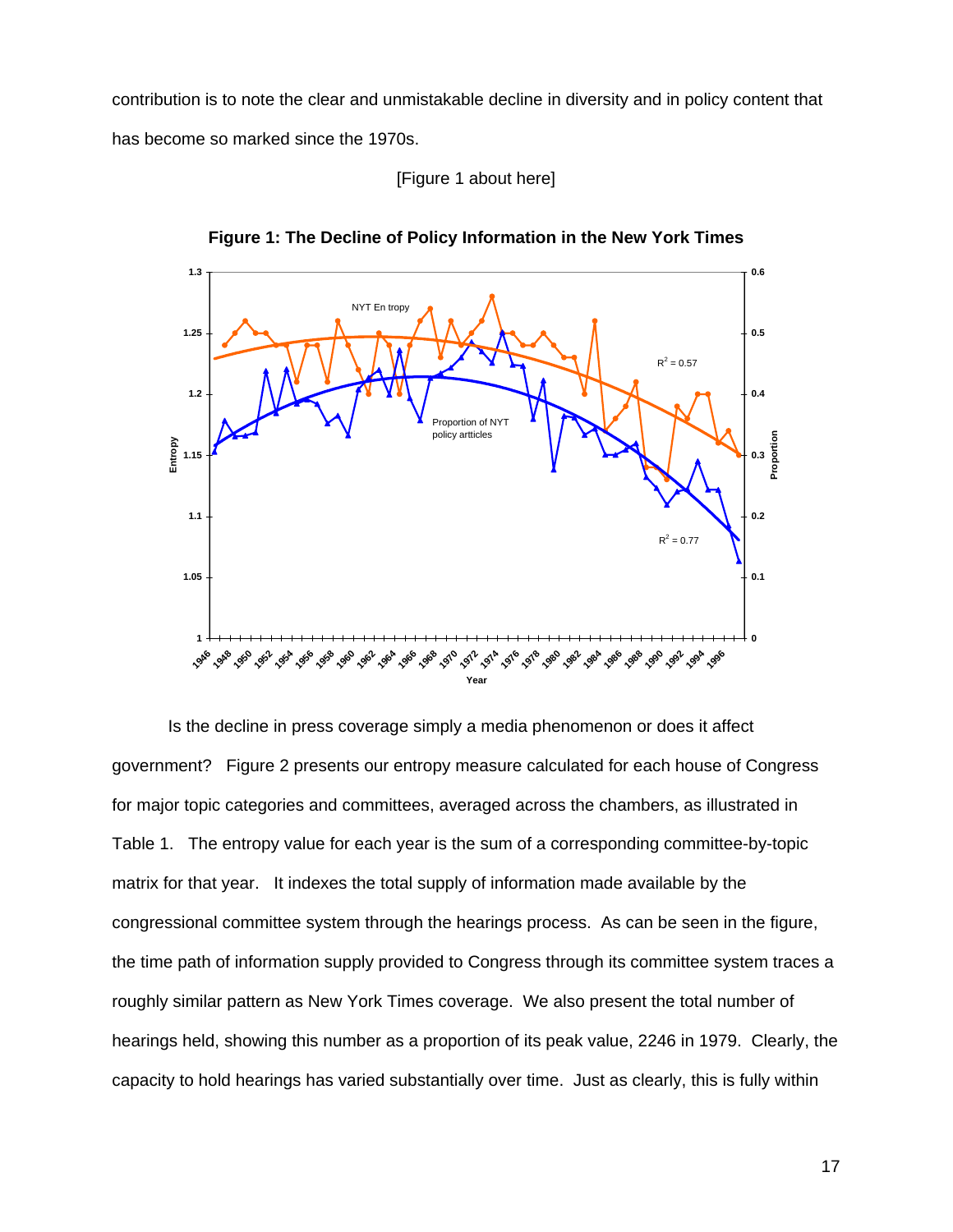the control of Congress and its members, and they have both expanded and restricted the energy and resources they devote to the hearings process. As hearings expanded during the 1960s and 1970s, so entropy and information grew; as hearings have declined since 1980 or so, so has the supply of information.

## [Figure 2 about here]





#### **Untangling Press Coverage and Congressional Information**

The supply of information provided for policy purposes by Congress and to the public through the press are intertwined—the simple correlation between Congressional and New York Times (for policy stories only) is .62. Does Congress respond to issues raised in the press, or does the press simply cover policy matters raised by Congress (and other Washington policymakers), as Bennett's (1990) indexing thesis implies? By cross-lagging appropriately, we can examine which of these is correct (or whether both are partially valid). The diagram below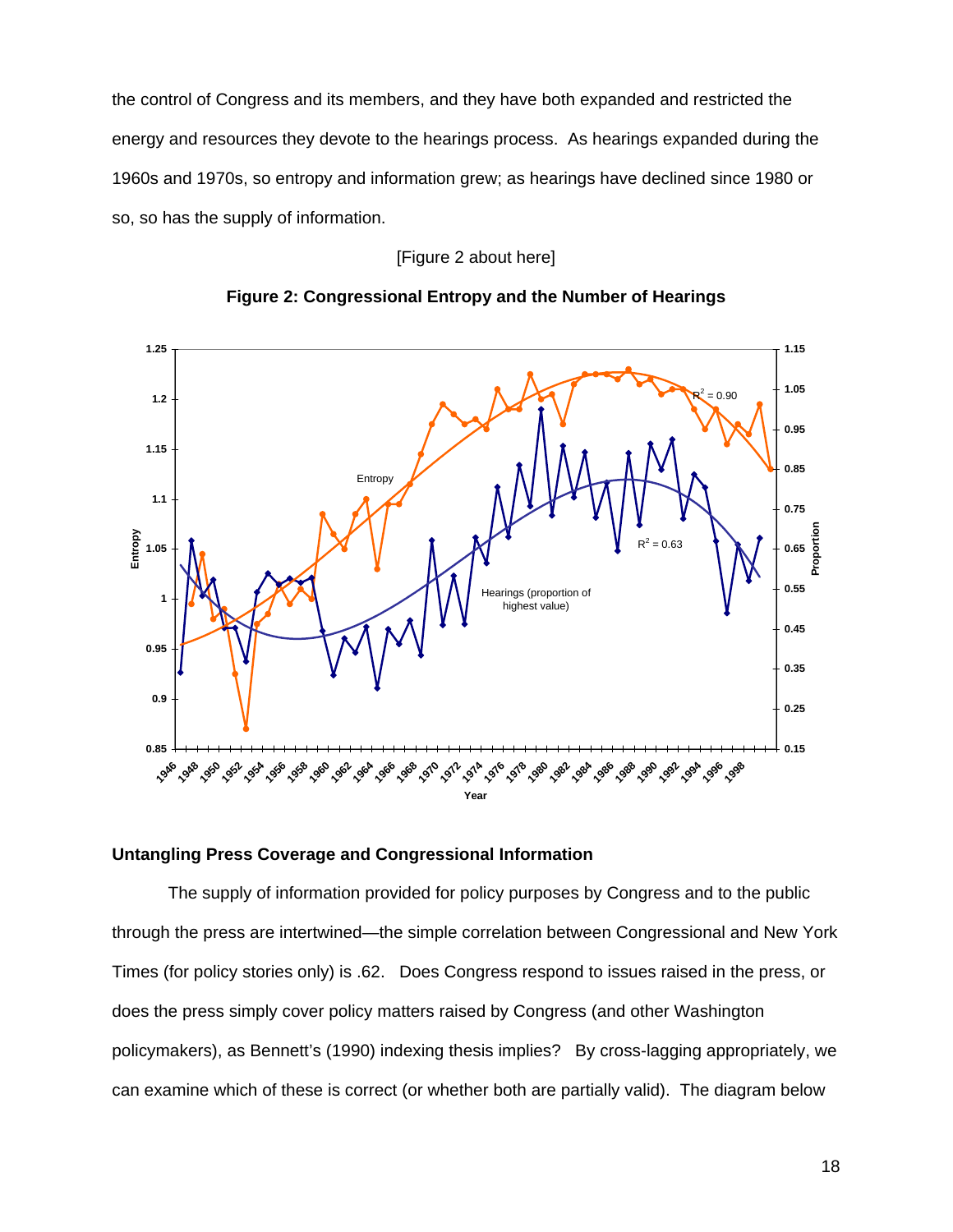shows how we will proceed. Information supplied by the press is potentially a function of inertial factors plus the influence of the supply of information provided by Congress (the 'indexing' path). Similarly information supplied by Congress is potentially a function of the press raising issues (the 'agenda setting path') and inertial factors. The relative sizes of the crosslagged coefficients will indicate the relative strengths of these causal mechanisms. While the lag period of a year is perhaps not ideal, it is dictated by the data and fully justified by the approach we use. The issue is simply whether more information in the media in one year leads to more information in congress in the next, and whether more information filtering through congress leads to more coverage in the media in the next year.



 As Table 2 indicates the pattern of relationships rules out the agenda-setting path and strongly confirms the indexing path. Congressional entropy at t - 1 positively affects both press entropy and congressional entropy at t, but press entropy at t -1 fails to influence congressional entropy and it even fails to account for the pattern of press coverage at t.

(Table 2 about here)

|                                  | <b>Dependent</b><br>Variable: NYT<br><b>Policy</b><br>Entropy | <b>Dependent</b><br>Variable:<br>Congressional<br>Entropy |
|----------------------------------|---------------------------------------------------------------|-----------------------------------------------------------|
| Constant                         | .954***<br>(.143)                                             | $-.002$<br>(.150)                                         |
| <b>NYT Policy Entropy, Lag 1</b> | - 145<br>(.143)                                               | .124<br>(.155)                                            |

**Table 2: Information Supply, Congress and the Press**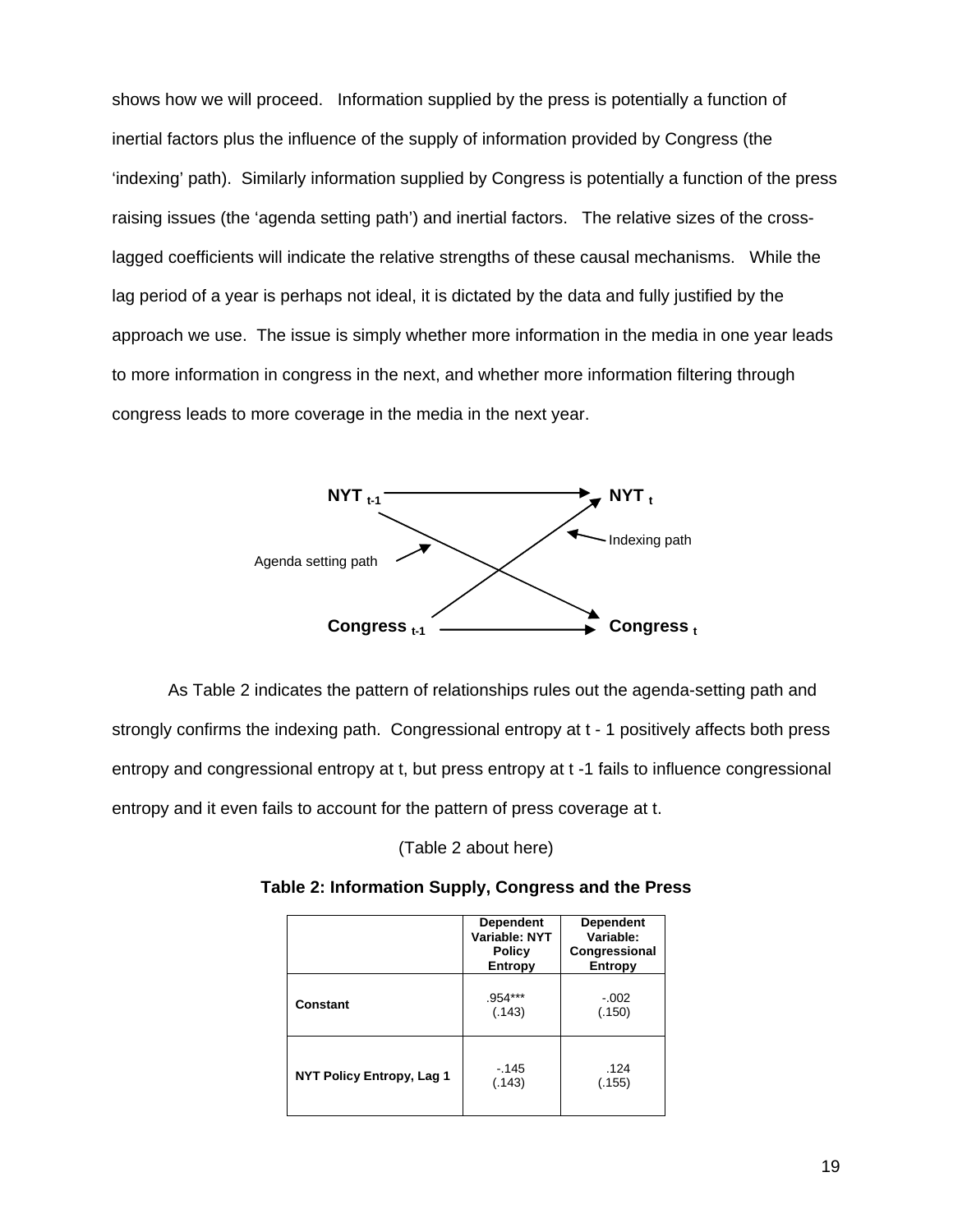| House-Senate Entropy,<br>Lag 1 | $.324***$<br>(.061) | .897***<br>(.066) |
|--------------------------------|---------------------|-------------------|
| R <sub>2</sub>                 | .451                | .870              |
| Adj. R2                        | .423                | .863              |
| <b>DW</b>                      | 1.92                | 2.54              |
| N                              | 41                  | 41                |

That is, press coverage on policy matters is explained by what Congress is doing but not the pattern of press coverage in the past.

The diagram below is a path analysis of the system, where the path coefficients are estimated by standardized regression coefficients. By multiplying through the proper paths, one can calculate an estimate for the correlation between press coverage and congressional information. It comes quite close to the actual, as shown below. The overall pattern of the diagram strongly supports the indexing hypothesis. Reporters report. If the national legislature investigates more policy topics, the news covers it.



#### **Determinants of Entropy**

 One would suppose that the supply of information to Congress is affected by social, economic, and political trends. We examined three general hypotheses relating to the causes of changes in congressional information. The first is that social trends, and in particular increasing social complexity, lead to increases in information. As society grows more complex, so do its problems and the need for information to monitor them. The second is that increases in economic prosperity lead to a greater supply of information, independent of complexity.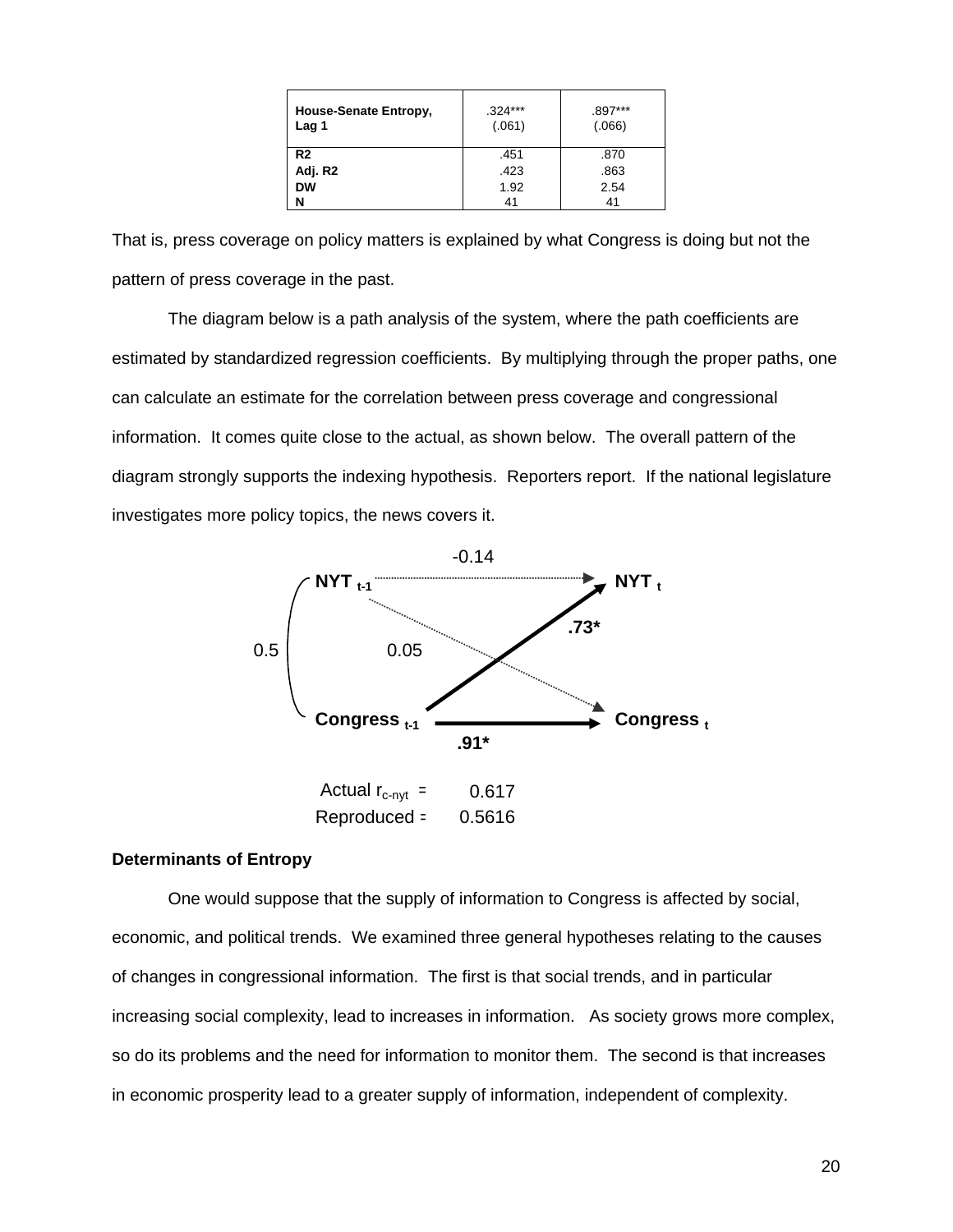Finally, there may well be a politics of information provision, with liberals seeking to expand the supply of information in order to justify new government programs and conservatives resisting.

 It is easy to dismiss the complexity hypothesis. Social complexity has continued to increase in the US since the Second World War by most meaningful measures, but entropy increases and then declines. There seems to be no simple sociology of information that will explain the trends we observe.

On the other hand, political changes seem more promising. There is a correspondence between ideological voting members of Congress and polarization (Poole and Rosenthal's (1997) DW Nominate  $1<sup>st</sup>$  dimension scores), as indicated by Figure 3. There we graph congressional entropy versus the average DW Nominate score for the two chambers (reversed in polarity). The increase in conservative voting in 1965, however, is not matched by a proportionate fall in information processing.

#### [Figure 3 about here]



#### **Figure 3: Entropy and Ideology**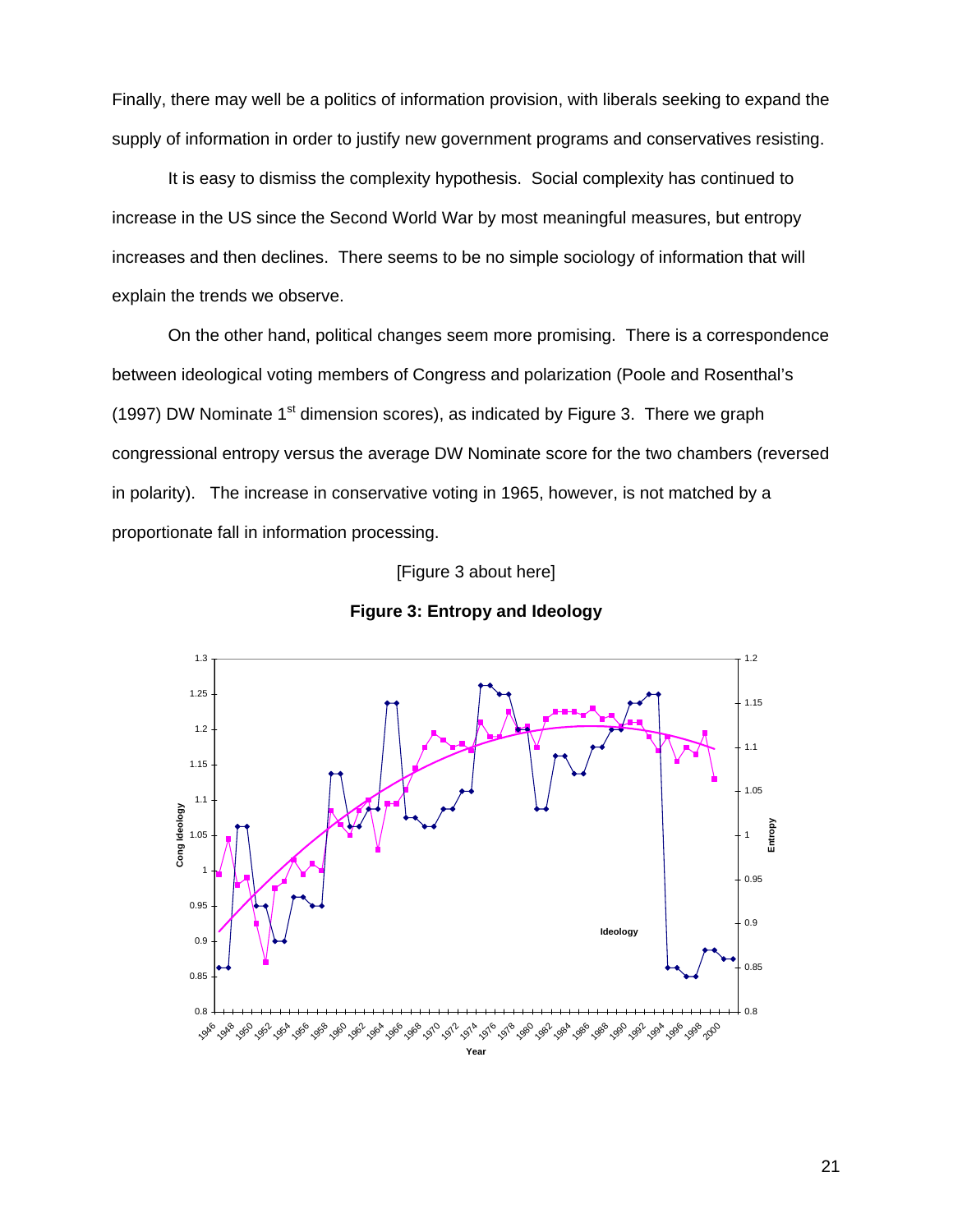We examined a more general model of the causes of congressional entropy based on these considerations. The model included as independent variables lagged Entropy, Gross Domestic Product, income distribution (Gini index for families), ideology (DW Nominate voting scores), polarization (the differences between the party means on the DW Nominate first dimension), the proportion of Democrats in Congress, and the party holding the presidency. Using House Entropy (used because certain of our measures, such as polarization, are chamber-specific), we found income distribution (with more equal distribution leading to more information), ideology (with more liberal congresses leading to more information), and polarization (with less polarization leading to more information) significantly associated with Entropy. The model seemed satisfactory on the face of it (with an  $R^2$  of .874, adjusted to .863, a Durbin-Watson statistic of 2.6), and all coefficients statistically significant. Income distribution was only marginally significant, however, and removing this variable left polarization insignificant; dropping polarization left ideology insignificant, with lagged entropy the only variable in the equation.

## [Table 3 about here]

|                                                                                                                    | <b>House Entropy as</b><br>dependent variable | <b>Senate Entropy as</b><br>dependent variable |
|--------------------------------------------------------------------------------------------------------------------|-----------------------------------------------|------------------------------------------------|
| House Entropy                                                                                                      |                                               | $.469***$<br>(.115)                            |
| House Entropy Lag 1                                                                                                | $.676***$<br>(.089)                           |                                                |
| Senate Entropy                                                                                                     | $.323***$<br>(.105)                           |                                                |
| Senate Entropy Lag 1                                                                                               |                                               | $.365**$<br>(.131)                             |
|                                                                                                                    |                                               |                                                |
| R-sq<br>Adj R-sq<br><b>DW</b><br>N<br>Standard Errors in Parentheses.<br>$* p < 0.10$ ** $p < 0.05$ *** $p < 0.01$ | .876<br>.871<br>2.67<br>52                    | .770<br>.761<br>1.96<br>52                     |

#### **Table 3: Explaining Chamber Entropy**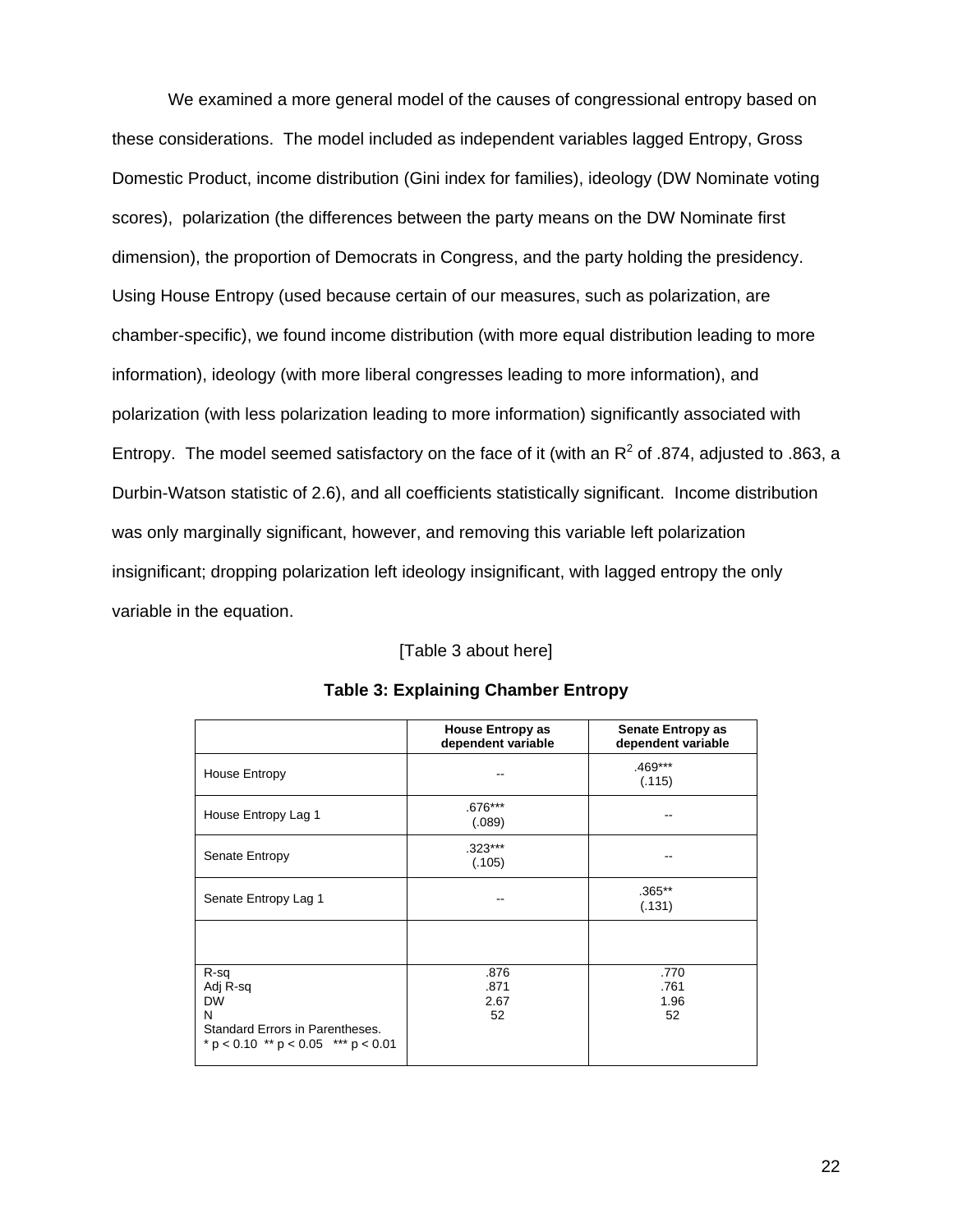Finally, we entered an institutional component into the model, in which Senate Entropy could influence House entropy, and developed a similar model for Senate Entropy. There are clear cross-institutional connections, as indicated in Table 3: each chamber's information supply affects the others'. In this model, all other independent variables were insignificant.

The difficulty in developing a satisfactory model suggests difficult underlying dynamics suggests both complexity and underlying multicollinearity in the system of variables we used. Several things are clear, however. First, there is no simple relationship between increasing social complexity and the supply of information. As the United States became more socially complex over time, the supply of policy-relevant information filtered through congressional committees first rose and then stabilized and declined. Second, it is highly probable that political dynamics account for changes in the supply of information, and that those dynamics involve institutions, parties, and ideologies—the usual suspects. Just how these interact, however, must await further work.

#### **Congressional Dynamics and the Size of US Government**

One limitation of current congressional studies is the difficulty of linking the internal dynamics of Congress to broader questions of policymaking. Much good work has examined inputs into these dynamics—questions such as representation and the linkage of constituencies to committee composition and hence behavior, and there are many studies of specific policy results of legislative action, but there are virtually no studies of how internal dynamics influence external trends. In this section we study empirically the linkage between the supply of information on policy matters by congressional committees and certain aspects of government growth—the first systematic linkage between internal congressional processes and policy outputs.

 The literature on the growth of government is voluminous and not infrequently driven by ideological and normative considerations. Theories abound, findings are rich and varied, and many studies of more limited aspects of policymaking bear directly on the issue—as, for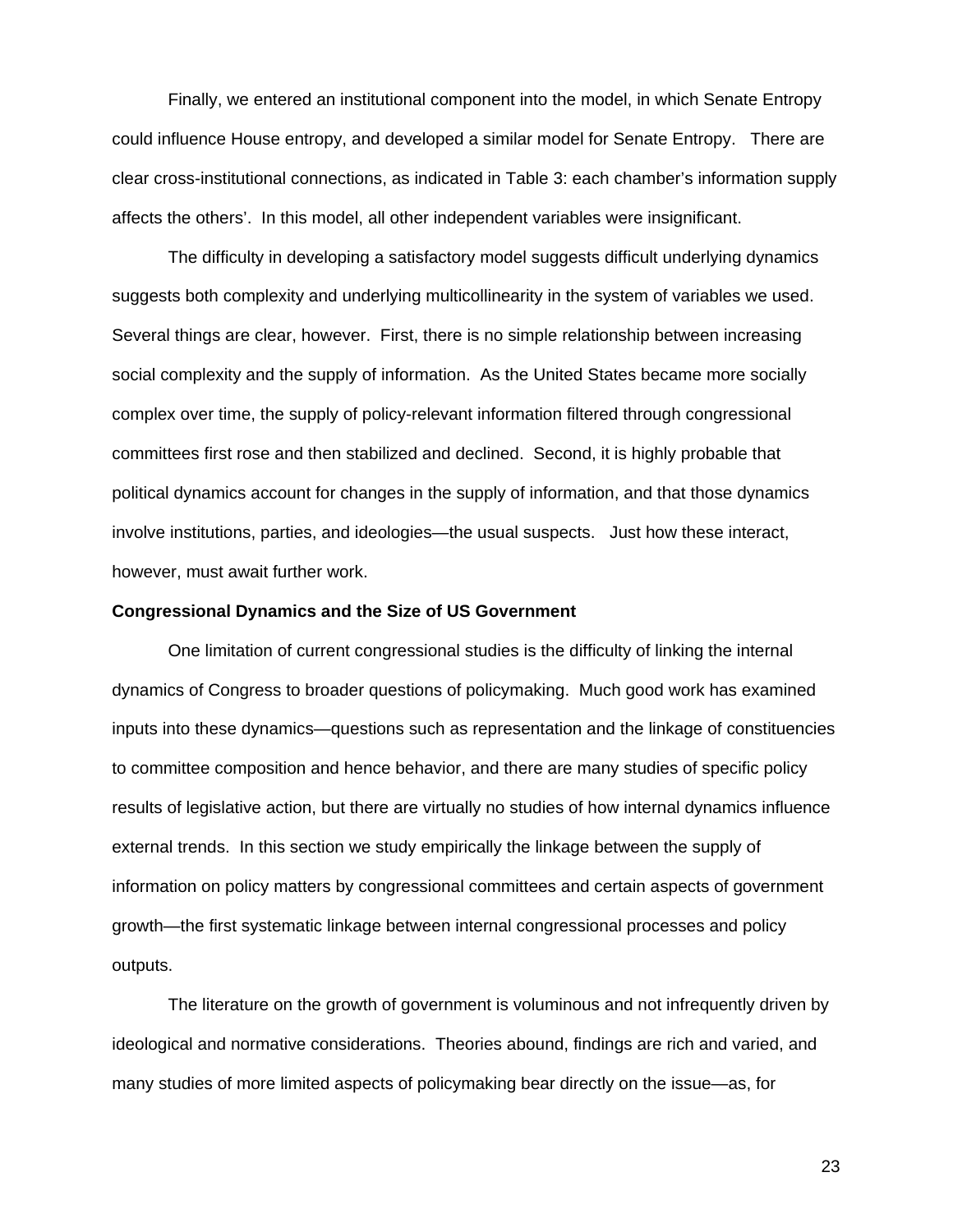example, the determinants of expenditure and the state-building literatures. Some things are clear: external challenges such as wars can generate 'ratchets' that lead to bigger government even when the crisis is alleviated (Higgs 1987; Peacock and Wiseman 1974; Sparrow 1996), but internal dynamics are critical as well (Berry and Lowery 1987; Jones, Baumgartner, and True 1998).

We measure two aspects of changes in the size of the US national government. First, we used executive branch civilian employment in civilian agencies. We excluded an examination of employment in the armed forces and of civilian employment in defense agencies. This assesses the size of government in terms of the people in employs, but it may fall prey to the problem of contracting out (Light 1999). So we supplemented this analysis with a study of Congressional Budget Authority, which assesses the spending authorized by Congress to government programs.

As candidates for independent variables, we considered Stimson's (1999) Public Mood index, media activity (New York Times entropy), income inequality (Gini index for families), Gross Domestic Product, the party affiliation of the president, the number of Democrats in both chambers of congress, the median ideology of the Congress (Poole and Rosenthal's DW-NOMINATE scores on the economic (first) dimension), the number of Policy Agendas Project subtopics being considered in Congress, and the amount information available in Congress measured as the entropy of committee hearings.

We conducted a linear regression for these variables for executive branch civilian employment in civilian agencies, controlling for employment in the previous year. We conducted separate regressions for the House and the Senate where necessary due to chamber-specific variables. Then we conducted a combined regression for the House and Senate (taking the average entropy and the average median ideology for the House and Senate, for example). The best model included a one-year lag in entropy and ideological voting are the best variables to predict growth in government employment, controlling for government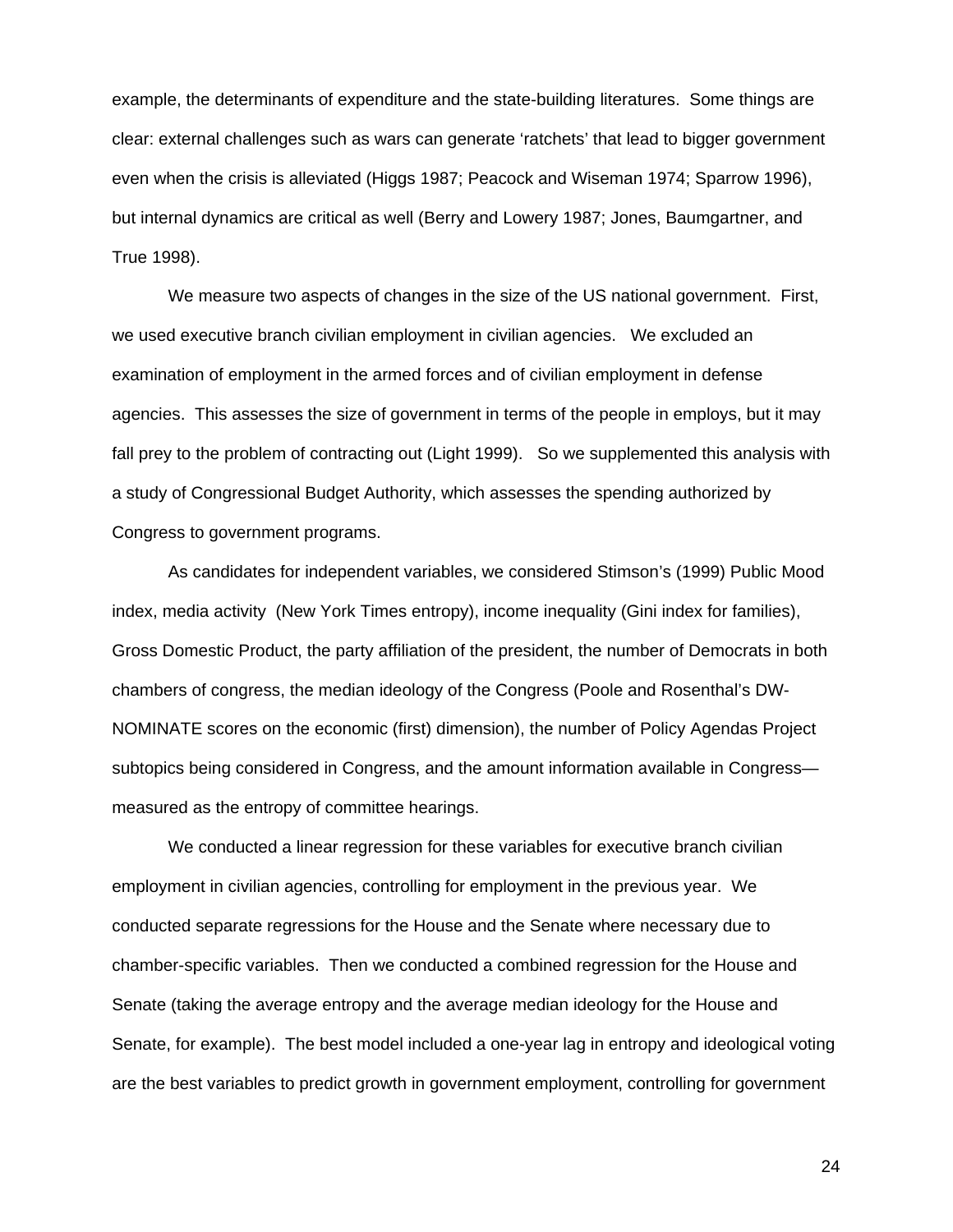employment in the previous year and employment two years prior. Government employment increases when the previous years' entropy (spread of information) increases and when ideology becomes more liberal. Table 4 presents the results.

These models control for a one-year lag in government employment and a two-year lag in government employment. The one-year lag significantly impacts the model in all three models, while the two-year lag does not significantly impact the models. However, without the two-year lag for government employment, auto-correlation becomes a problem (the Durbin-Watson score is less than 2). Models 2 and 3 in Table 4 indicate model robustness by displaying results for dropping the second lag and ideology. In sum, the size of government, measured as civilian employment in civilian agencies, is influenced by the flow of information in Congress and the ideology of members (the latter of course highly correlated with party).

## [Table 4 about here]

| Dependent Variable: Executive Branch<br>Civilian Employment in Civilian Agencies<br>(1,000s)            | Model 1:<br>All variables     | Model $2$ :<br>Drop ideology  | Model 3:<br>Drop 2-yr lag govt.<br>employment |
|---------------------------------------------------------------------------------------------------------|-------------------------------|-------------------------------|-----------------------------------------------|
| (Constant)                                                                                              | $-117.83$ *<br>(63.19)        | $***$<br>$-166.30$<br>(61.63) | $-132.34$ **<br>(66.70)                       |
| House-Senate Median Entropy, Lag 1                                                                      | 237.45 ***<br>(81.72)         | $***$<br>279.11<br>(82.69)    | 257.86 ***<br>(86.82)                         |
| House-Senate Median Ideology, Lag 1<br>(Median DWNOMINATE Score, Dimension 1)                           | $-97.32$ **<br>(43.98)        |                               | $***$<br>$-136.85$<br>(40.35)                 |
| Government Employment, Lag 1<br>(Executive Branch Civilian Employment in Civilian<br>Agencies) (1,000s) | $***$<br>0.97<br>(0.13)       | ***<br>1.11<br>(0.12)         | ***<br>0.84<br>(0.04)                         |
| Government Employment, Lag 2<br>(Executive Branch Civilian Employment in Civilian<br>Agencies) (1,000s) | $-0.12$<br>(0.12)             | $-0.26$ **<br>(0.11)          |                                               |
| R <sub>2</sub><br>Adjusted R2<br>Durbin-Watson<br>N                                                     | 0.988<br>0.987<br>2.103<br>51 | 0.987<br>0.986<br>2.252<br>51 | 0.986<br>0.986<br>1.659<br>52                 |
| Standard Errors in Parentheses.<br>$* p < 0.10$ ** $p < 0.05$<br>*** $p < 0.01$                         |                               |                               |                                               |

## **Table 4: Explaining Government Employment**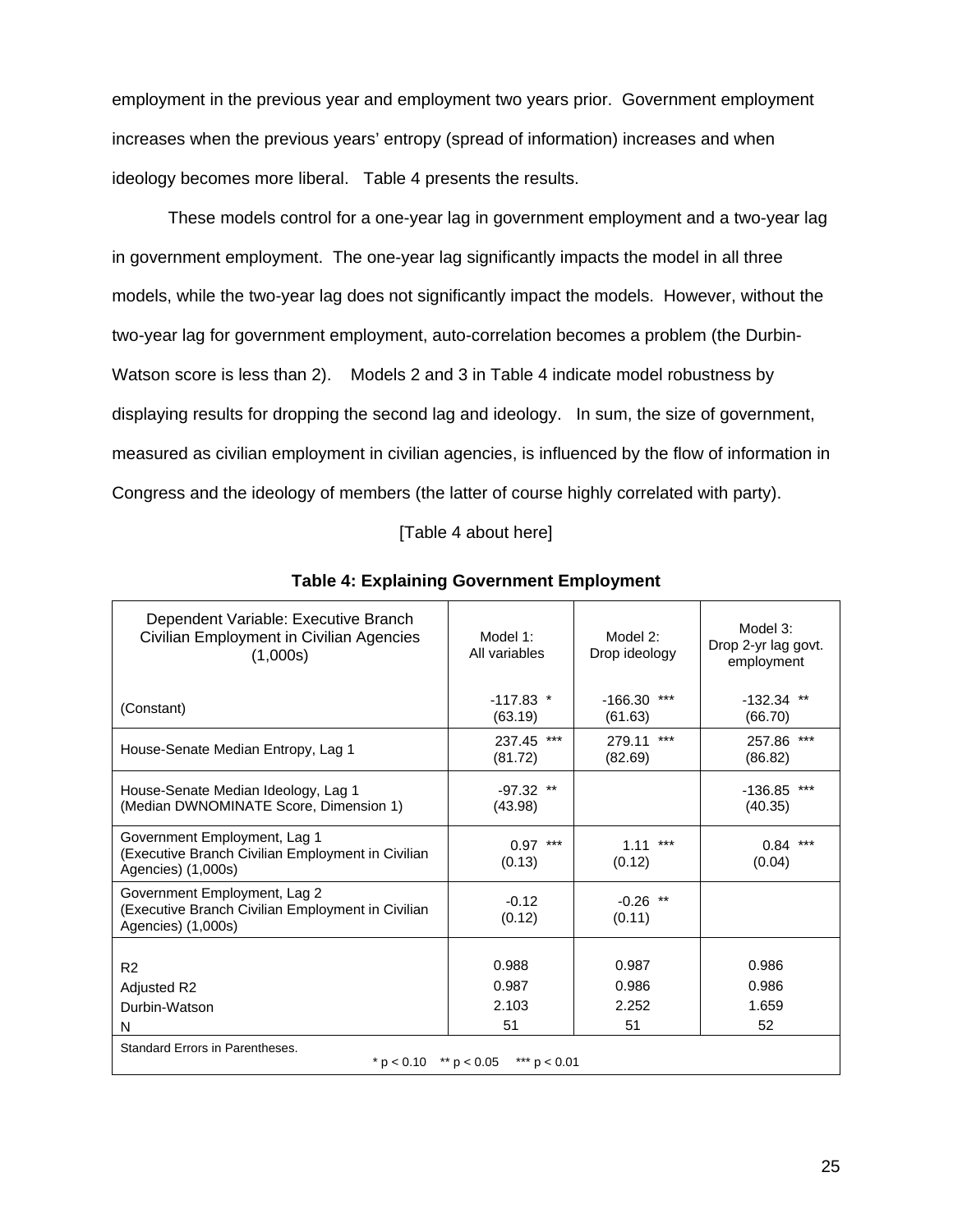#### **Government Growth Measured as Budget Authority (in 2003 dollars)**

We now turn to patterns of spending. We concentrate on domestic discretionary spending (total congressional budget authority less defense and domestic entitlements).  $4$  This is the part of the budget that is most likely to be sensitive to changes in the supply of information in the shorter run. Domestic entitlements are written into statute, and defense expenditures are often driven by external events.

Figure 4 graphs Entropy against this measure. An interesting divergence occurs in 1995, right at the time of the inauguration of the first Republican congress since the early 1950s. Entropy continues to drift downward, but the budget measure, after leveling off from the late 1970s through 1995, resumed a sharp upward direction.





**Figure 4: Entropy and Domestic Discretionary Budgeting** 

<sup>&</sup>lt;sup>4</sup> Specifically, Log[Budget Authority in 2003 constant dollars (millions), minus authorizations for Defense, Social Security, Medicare, Net Interest, and Undistributed Receipts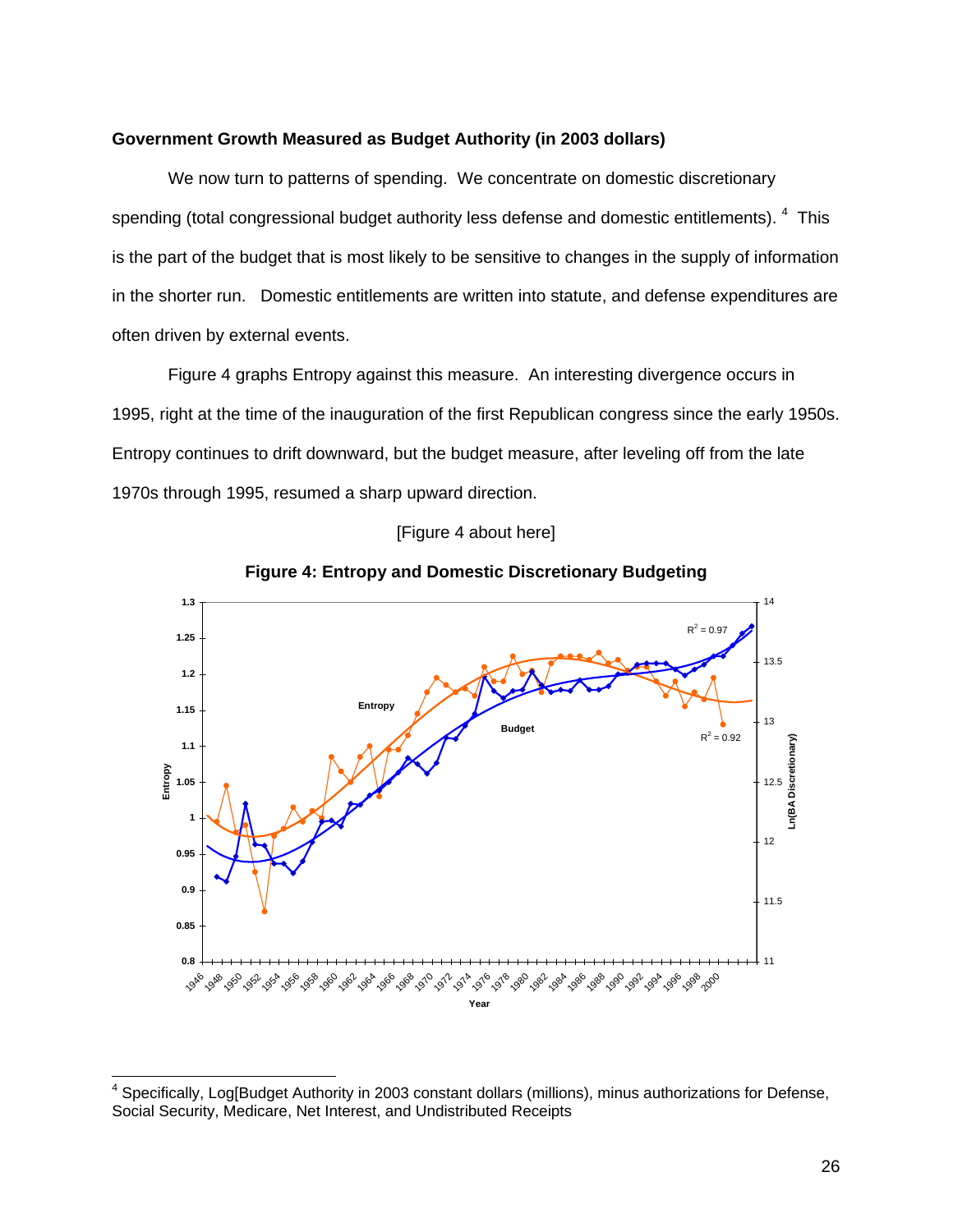To explore these relationships further, we conducted a linear regression on the logarithm of Congressional Budget Authority for domestic discretionary expenditures in 2003 dollars for the following independent variables: Congressional ideology, Congressional ideological polarization, Stimson public mood, spread of media attention, income inequality [Gini coefficient], Democratic president, and entropy in the House and Senate, and combined), lagged one year. For variables related to the House and Senate, we conducted separate regressions for the House and the Senate. Then we conducted a combined regression for the House and Senate. Finally, we developed separate models for the full time period and for the period 1947-1995, under the notion that the most recent period of partisan control represented a new era: one of growth without information.

The results indicated that a one-year lag in entropy and a one-year lag in congressional ideology predict growth in congressional budget authority, controlling for the budget authority in the previous year. Table 5 displays the results. Again, the supply of information is the keystone to explaining changes in patterns of government expenditure. But the role of ideological voting at first is puzzling. In Model 1, estimated for the period 1947-95, more liberal congresses spend more, even controlling for the flow of information. This is in keeping with the findings for employment, presented in Table 4. In the full period, however, ideology adds nothing to the explanatory power stemming from Entropy.

The reason is easy to discern by examining Figures 3 and 4. The great increase in conservative voting in 1995 and afterward in essence has reversed the role of ideology—now Republicans are spenders. What is different about the modern era is that liberal ideology and diversity of information no longer work in lock-step; rather they push in different directions. It has been abundantly clear the GW Bush has pushed government spending far higher (and this holds for domestic spending as well as defense), but the analysis here shows that the seeds of the rapid new increases in the size of the federal government are directly traceable to the 1994 election.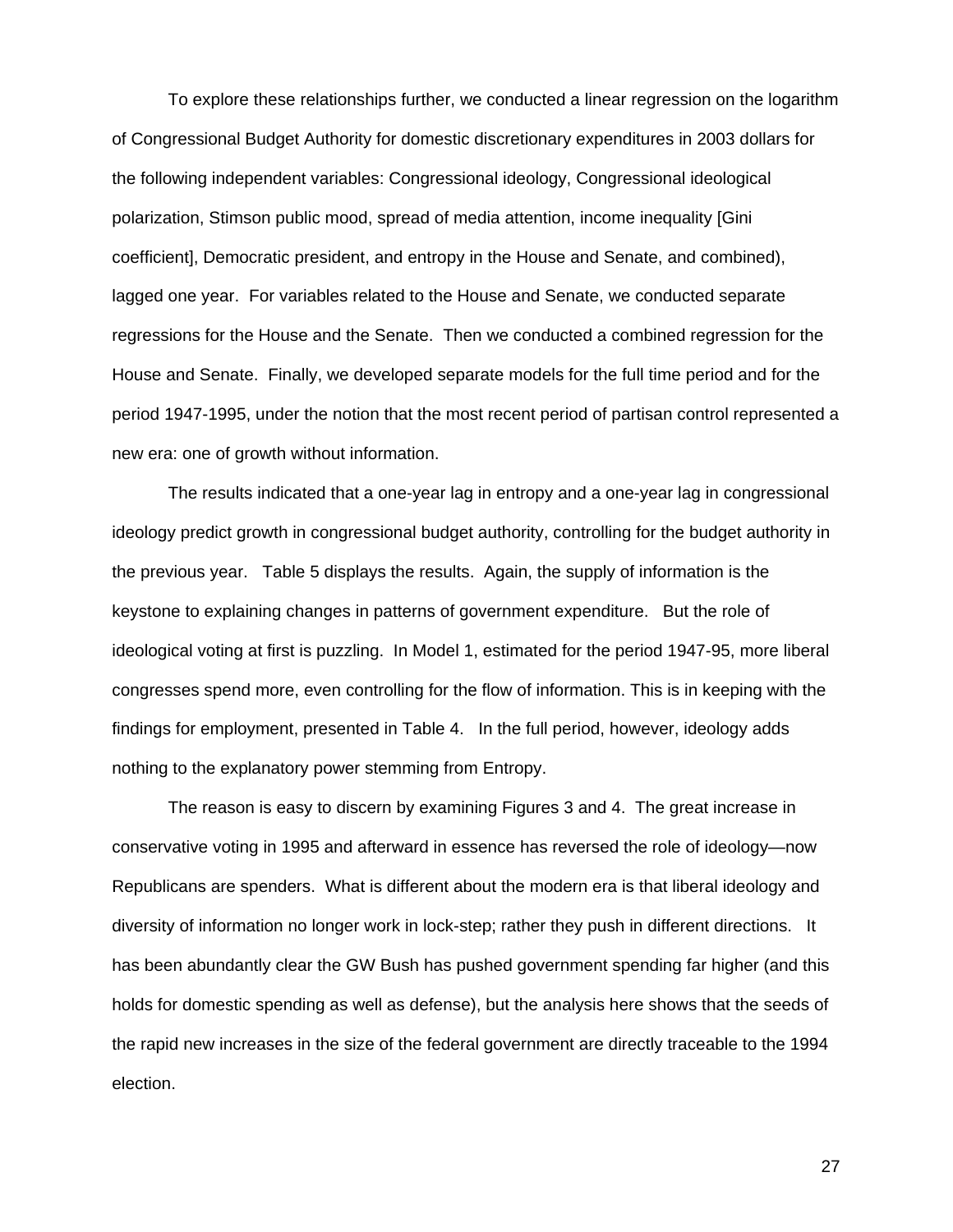| Dependent Variable: Log<br>(Domestic Discretionary<br>Budget Authority) +                                                                                                                                                                                      | Model 1:<br>1947-1995      | Model 2:<br>1947-2001      |  |
|----------------------------------------------------------------------------------------------------------------------------------------------------------------------------------------------------------------------------------------------------------------|----------------------------|----------------------------|--|
| Constant                                                                                                                                                                                                                                                       | $1.92***$<br>(.493)        | .936**<br>(.382)           |  |
| Log(Budget Authority), Lag<br>1 <sup>†</sup>                                                                                                                                                                                                                   | $.762***$<br>(.063)        | .862***<br>(.057)          |  |
| House-Senate Median<br>Entropy, Lag 1                                                                                                                                                                                                                          | $.993**$<br>(.404)         | .765*<br>(.409)            |  |
| House-Senate Median<br>Ideology (1st<br>DWNOMINATE Dimension),<br>Lag 1                                                                                                                                                                                        | $-0.551**$<br>(.243)       | $-.007$<br>(.175)          |  |
| R <sub>2</sub><br>Adj. R2<br><b>DW</b><br>N                                                                                                                                                                                                                    | .969<br>.967<br>2.43<br>47 | .968<br>.966<br>2.30<br>53 |  |
| Standard Errors in Parentheses.<br>$* p < 0.10** p < 0.05*** p < 0.01$<br>† Total Congressional Budget Authority in constant (2003)<br>dollars (millions) minus authorizations for Defense, Social<br>Security, Medicare, Net Interest, Undistributed Receipts |                            |                            |  |

#### **Table 5: Explaining Domestic Discretionary Budgeting**  .

Can government growth simply be propelling increases in information-gathering on the part of Congress, rather than the other way around? After all, adding government programs and the agencies that administer them adds to the oversight responsibility of congressional committees. We can address this issue by examining congressional entropy as a function of the size of government (assessed by our civilian employment and discretionary domestic budget variables), and including the standard political and economic variables that we included in the above regressions. The answer is that causal flow is primarily from information to programs, and the feedback from government programs to information flow is weak. The only variable that can be remotely seen as influencing congressional entropy is government civilian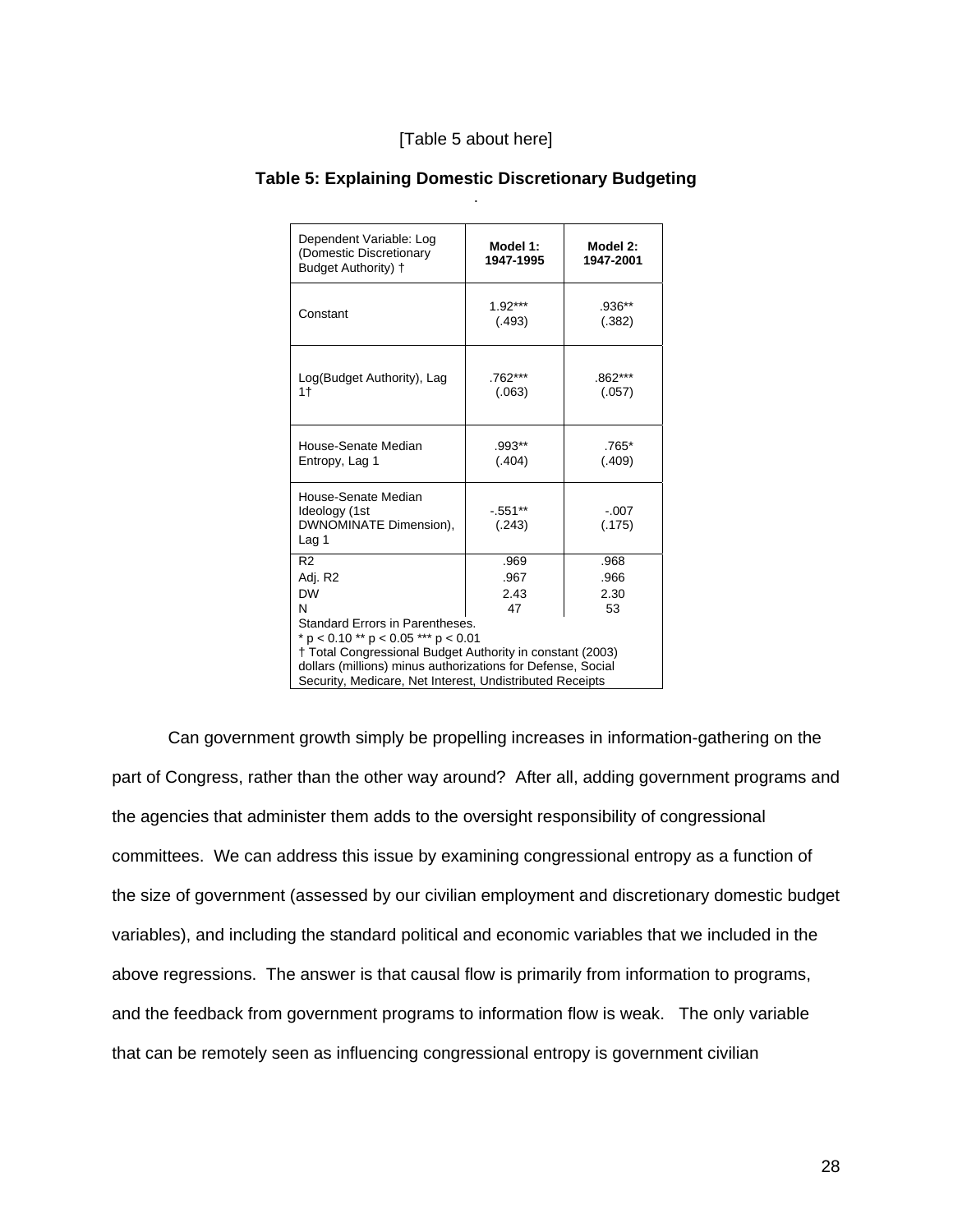employment the year before, and that is weak indeed, with a t-value of but 1.93 (df  $= 52$ ), when a lag for entropy is included.

#### **Summary and Concluding Comments**

Separation of powers and federalism multiply the number of independent sources of information in government. In the case of Congress, the supply of information is enhanced when committees overlap in their jurisdictions on diverse policy matters. This is not efficient, of course. Multiple overlapping sources of information on the same topic naturally can produce a cacophony of different proposals, making it difficult for decision-makers to choose among them. Similarly in the executive branch, multiple sources of information can lead to confusion or groupthink. While overlapping jurisdictions can appear to be inefficient, information is powerfully related to political power. Information always has its biases and independent organizations with political power want their own sources of information and also to present their views on important matters of public policy. Information includes opinions as well as facts; in politics it is relevant to know not only the facts but also what social groups support and oppose a given proposal.

This abundance of information can be messy and reformers in and out of government continually put forward proposals for changes to reduce the inefficiencies associated with redundancy in executive agencies and in congressional committees. The most recent example of this kind of thinking is the 911 Report, which called for more hierarchy and control among intelligence agencies and among congressional committees overseeing those agencies. Problems of how to prioritize and use information are not best solved thorough a reduction in its supply, however. Multiple sources of information may be bad for those who would like monopoly control over the direction of public policy, but just as we have three branches of government in order to insure that no one branch has too much power, those involved in government know that information is, indeed, power. Diffuse sources of information diffuse power. Many in power do not like it. A system with multiple competing sources of information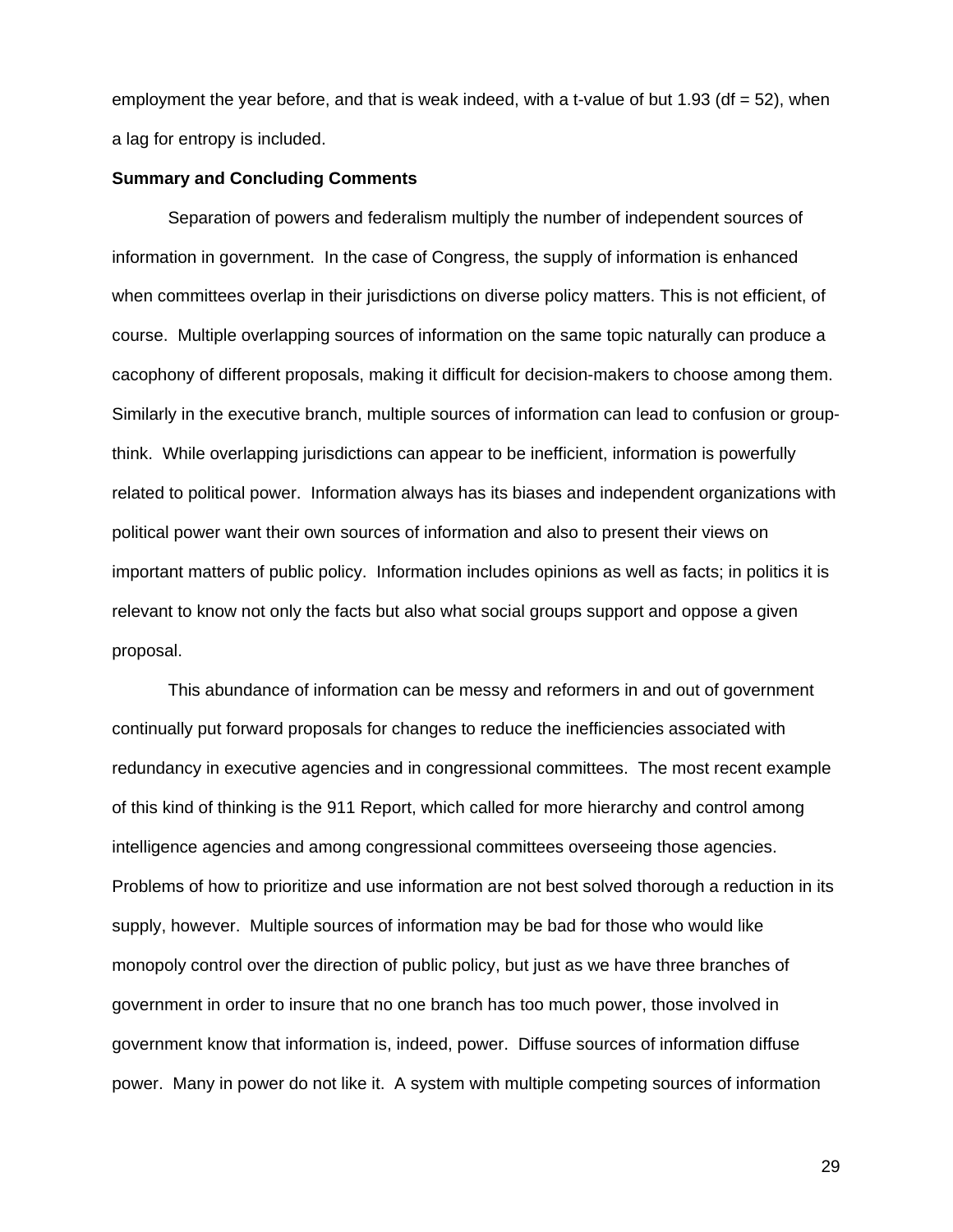virtually requires that diverse perspectives be incorporated into a decision-making process. Any redundant system is inefficient, but this inefficiency is a necessary prerequisite for ensuring a steady supply of information in the policy process In the longer-term incomplete monitoring of relevant information leads to periodic crises, punctuations, and 'alarmed discovery' that a relevant indicator has changed (see Jones and Baumgartner 2005). Political information processing invariably leads to policy lurches and crises; limitations in the supply of information just exacerbate this process.

 In this paper we have explored the role of divergent information sources by developing a measure of the information supplied via the congressional committee system based on Shannon's entropy coefficient. The more diverse the sources supplying information, the greater the supply of information. From our analysis, we conclude the following.

- 1. Information supply has waxed and waned over time, neither driven by increasing societal complexity, or press agenda-setting, or ideological changes in national government. Press coverage on policy matters, however, is driven by Congress. This holds true both of media information in general, as assessed by our analysis of the New York Times, and of government itself, as indicated by congressional hearings.
- 2. Changes in the supply of information have consequences for public policy. Information supply is related to the size of government, and it is the most important variable in accounting for both civilian national government employment and domestic discretionary spending.
- 3. While these trends are robust through 1995, after then the US entered a period of government growth without the corresponding increases in information supply that had characterized earlier eras. This seems to be a consequence of ideological shifts in congress.

Government has not grown only because more issues have "hit the agenda" in the postwar era. In addition to that, new agencies that have been created and new institutional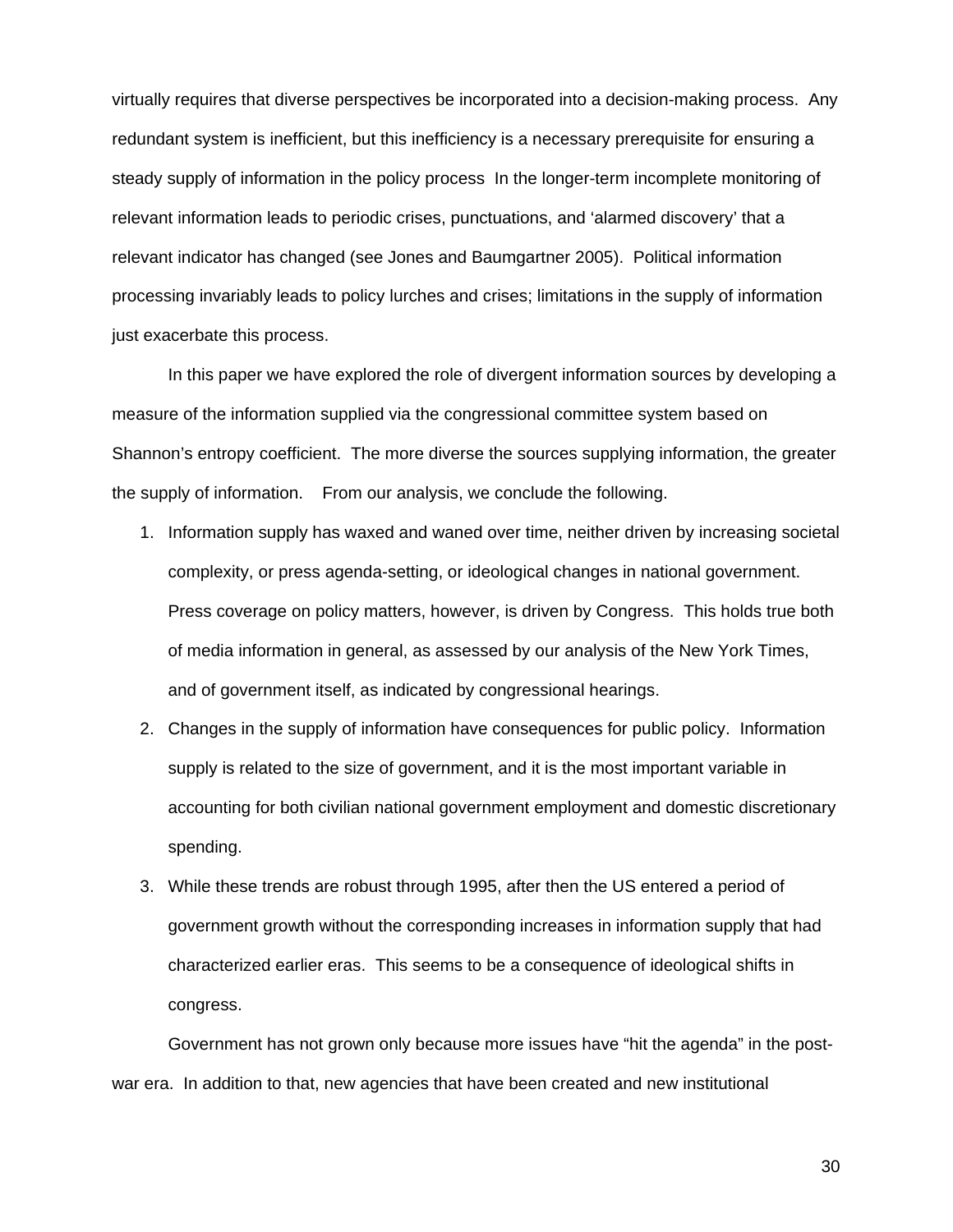structures of all forms have organized certain types of information into the system, ensuring their continued attention over time. So there has been a complicated give-and-take between governmental structures that help perpetuate attention to given aspects of important social issues and the issues themselves. But our evidence also shows that these trends are reversible as indeed they have reversed in recent years. There is nothing inevitable about the growth of government, just as there is nothing inevitable about the supply of information or its growth over time.

There does seem to be a critical association between diverse and independent sources of information in politics and continued attention to diverse social issues. By attacking the informational sources of government growth, conservatives in Congress may have had more success than they had anticipated. But the 'big government' conservatives in control in Washington since 1995 find themselves pushing the size of government ever higher without the diversity of voices that characterized the pre-1995 period. We are far from understanding the specifics of the links between political dynamics, information, and government growth, but we hope this paper will be a significant step toward that end.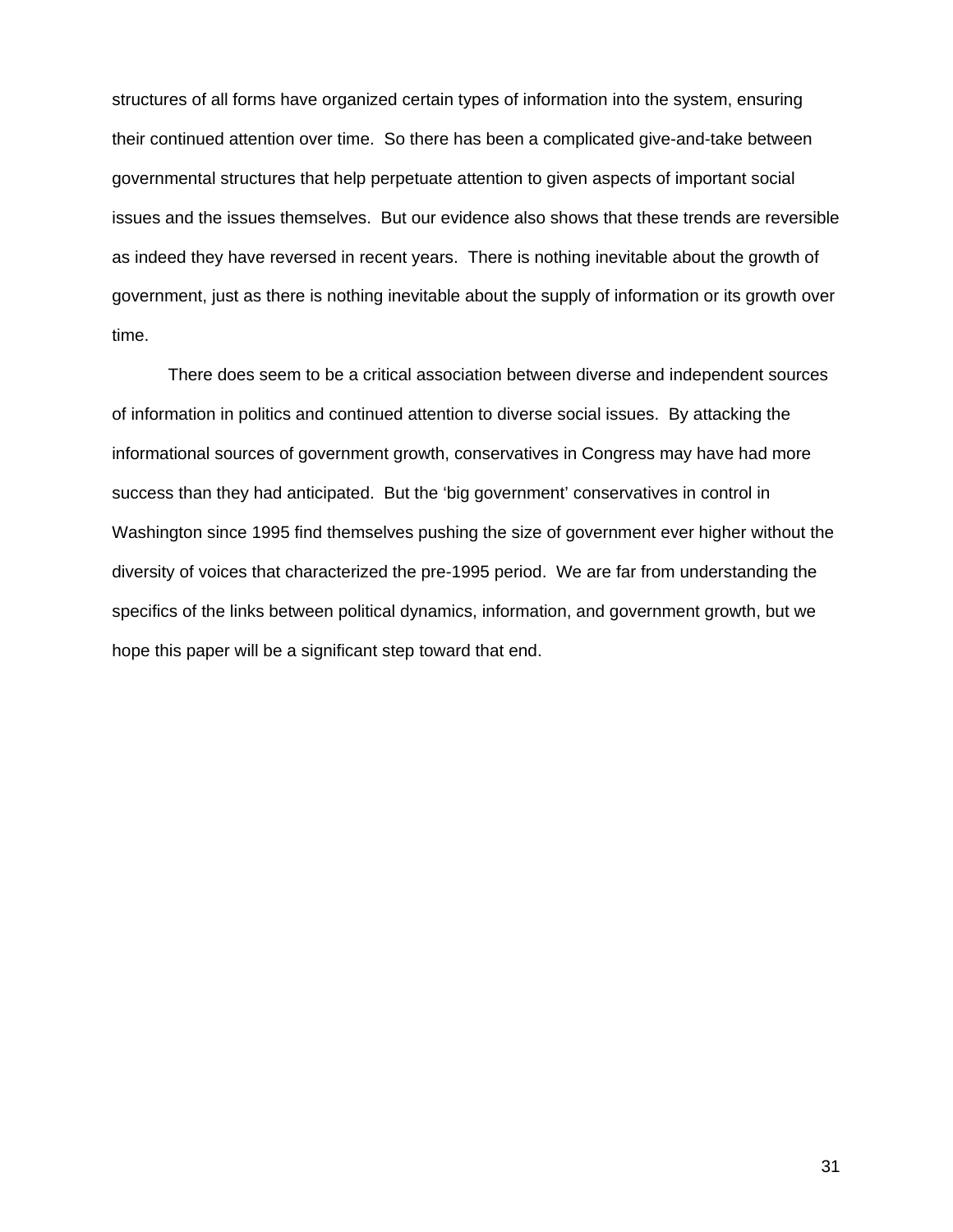#### **References**

- Arnold, R. Douglas. 1990. *The Logic of Congressional Action*. New Haven, Conn.: Yale University Press.
- Austen-Smith, David, and William H. Riker. 1987. "Asymmetric Information and the Coherence of Legislation." *American Political Science Review* 81:897-918.
- Austen-Smith, David, and William H. Riker. 1990. "Asymmetric Information and the Coherence of Legislation: A Correction." *American Political Science Review* 84:243-245.
- Bauer, Raymond A., Ithiel de Sola Pool, and Lewis A. Dexter. 1963. *American Business and Public Policy: The Politics of Foreign Trade*. New York: Atherton Press.
- Baumgartner, Frank R., and Bryan D. Jones. 1993. *Agendas and Instability in American Politics.* Chicago: University of Chicago Press.
	- --- 2002. "Positive and Negative Feedback in Politics." In *Policy Dynamics,* eds. Frank R. Baumgartner and Bryan D. Jones. Chicago: University of Chicago Press.
- Baumgartner, Frank R., and Beth L. Leech. 1998. *Basic Interests: The Importance of Groups in Politics and in Political Science.* Princeton: Princeton University Press.
- Baumgartner, Frank R., Bryan D. Jones, and Michael C. MacLeod. 2000. "The Evolution of Legislative Jurisdictions." *Journal of Politics* 62: 221-249.
- Bennett, C. and Michael Howlett. 1992. "The lessons of learning: Reconciling theories of policy learning and policy change." *Policy Sciences* 25: 275-294.
- Bennett, W. Lance. 1990. Toward a Theory of Press-State Relations in the United States. *Journal of Communication* 40: 103-25.
- Bernstein, Marver H. 1955. *Regulating Business by Independent Commission.* Princeton: Princeton University Press.
- Berry, William D. and David Lowery. 1987. Understanding United States Government Growth. New York: Praeger.
- Bimber, Bruce. 1991. "Information as a Factor in Congressional Politics." *Legislative Studies Quarterly* 16:585-605.
- Bimber, Bruce. 2003. *Information and American Democracy*. Cambridge: Cambridge University Press.
- Bradley, Robert B. 1980. "Motivations in Legislative Information Use." *Legislative Studies Quarterly* 3: 393-405.
- Buchanan, James, and Gordon Tullock. 1962. *The Calculus of Consent.* Ann Arbor: University of Michigan Press.
- Busenberg, George J. 2002. "The Evolution of Wildfire Policy in the United States: Punctuated Equilibrium and Policy Failure." Paper presented at the 2002 Meeting of the American Political Science Association, Boston, MA.
- Cobb, Roger W., and Charles D. Elder. 1972 [1983]. *Participation in American Politics: The Dynamics of Agenda-Building.* Boston: Allyn and Bacon, Inc.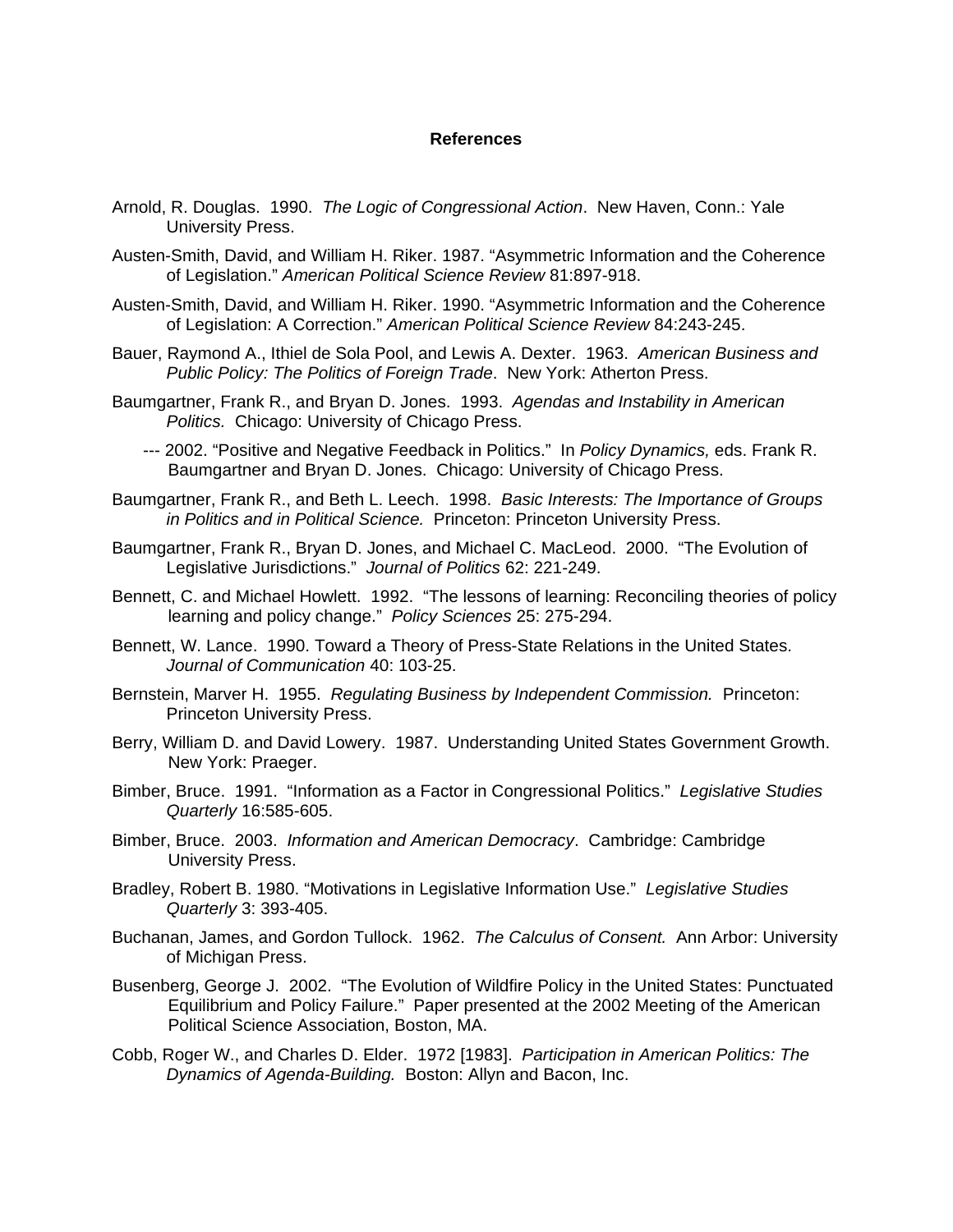- Cox, Gary W., and Mathew D. McCubbins. 1993. *Legislative Leviathan: Party Government in the House*. Berkeley, University of California Press.
- de la Mare, Erin. 2004. "Information Dynamics: Explaining the pattern of information in policy debates." Paper presented at the annual meeting of the Midwest Political Science Association, Chicago, IL., April 15-18.
- Diermeier, Daniel, and Timothy J. Fedderson. 2000. "Information and Congressional Hearings." *American Journal of Political Science* 44:51-65.
- Downs, Anthony. 1957. An Economic Theory of Democracy.
- Esterling, Kevin M. 2004. The Political Economy of Expertise. Ann Arbor: University of Michigan Press.
- Gilligan, Thomas W., and Keith Krehbiel. 1987. "Collective Decisionmaking and Standing Committees: An Informational Rationale for Restrictive Amendment Procedures." *Journal of Law, Economics and Organization* 3:287-335.
- Gilligan, Thomas W., and Keith Krehbiel. 1989. "Organization of Informative Committees by a Rational Legislature." *American Journal of Political Science* 34:531-564.
- Gray, Virginia and David Lowery. 1996. *The Population Ecology of Interest Representation.* Ann Arbor: University of Michigan Press.
- Hall, Richard L., and Frank W. Wayman. 1990. "Buying Time: Moneyed Interest and the Mobilization of Bias in Congressional Committees." *American Political Science Review,* 84: 797-820.
- Hammond, Thomas H., and Jack H. Knott. 1988. "The Deregulatory Snowball: Explaining Deregulation in the Financial Industry." *The Journal of Politics* 50:3-30.
- Hansen, John Mark. 1991. *Gaining Access: Congress and the Farm Lobby, 1919-1981.* Chicago: University of Chicago Press.
- Hardin, John. 1998. Advocacy versus Certainty: The Dynamics of Committee Jurisdiction Concentration. *Journal of Politics* 60: 374-97.
- Hardin, John W. 2002. "Multiple Topics, Multiple Targets, Multiple Goals, and Multiple Decision-Makers: Congressional Consideration of Comprehensive Health Care Reform." In *Policy Dynamics,* eds. Frank R. Baumgartner and Bryan D. Jones. Chicago: University of Chicago Press.
- Heitshusen, Valerie. 2000. "Interest Group Lobbying and U.S. House Decentralization: Linking Informational Focus to Committee Hearing Appearances." *Political Research Quarterly* 53:151-176.
- Hilgartner, Stephen, and Charles L. Bosk. 1988. "The Rise and Fall of Social Problems: A Public Arenas Model." *The American Journal of Sociology* 94:53-78.
- Hinich, Melvin J. & Michael C. Munger. 1994. *Ideology and the Theory of Political Choice*. Ann Arbor: University of Michigan Press.
- Higgs, Robert. 2004. *Against Leviathan*. Oakland, CA: The Independent Institute.
- Higgs, Robert. 1987. *Crisis and Leviathan*. New York: Oxford.

Huntington, Samuel. 1952. "The Marasmus of the ICC." *Yale Law Journal* 6: 467-509.

John, Peter. 1998 *Analysing Public Policy.* New York: Continuum.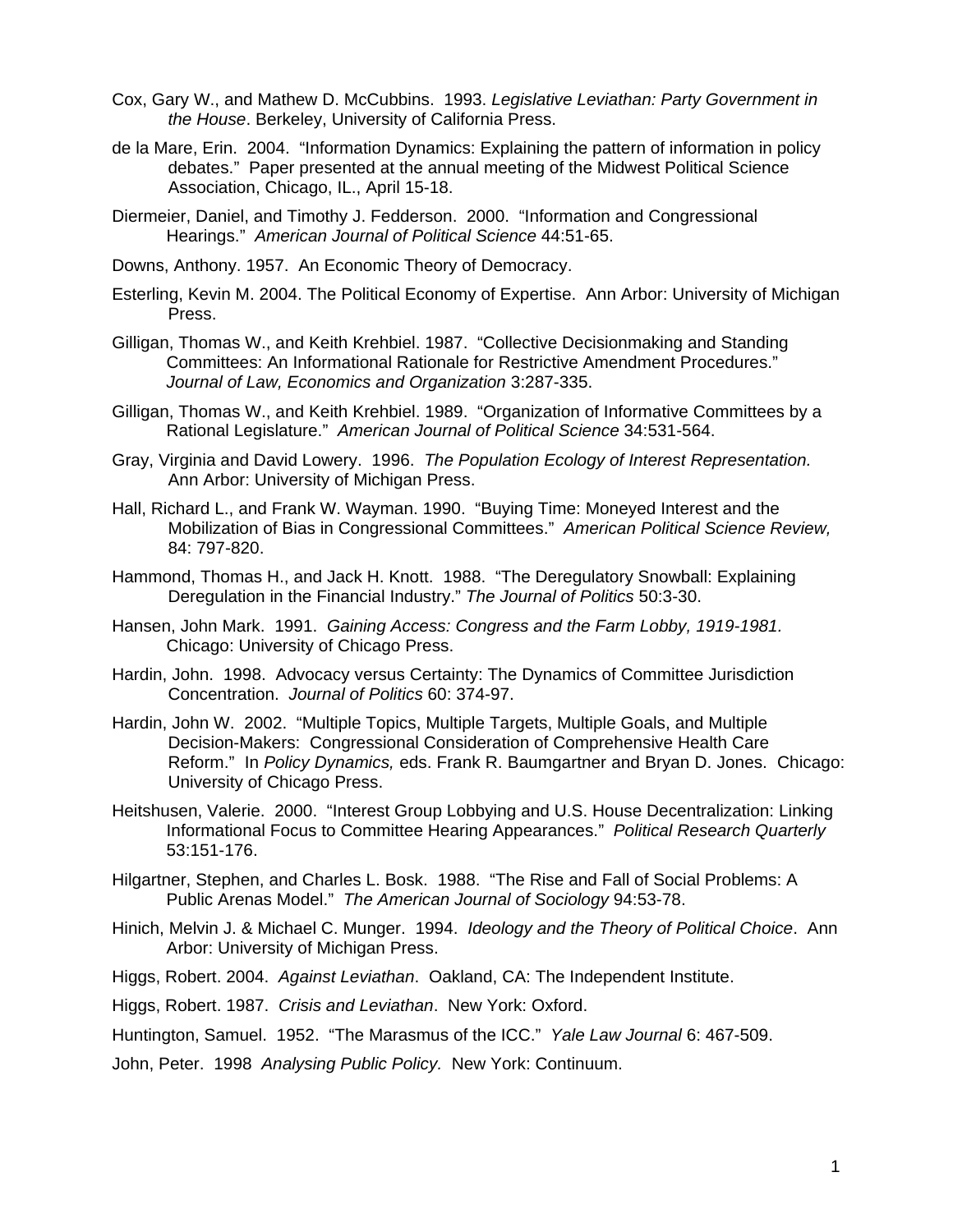- Jones, Charles O. 1976. "Why Congress Can't Do Policy Analysis (or words to that effect)." *Policy Analysis* 2:251-264.
- Jones, Bryan D. 1994. *Reconceiving Decision-Making in Democratic Politics: Attention, Choice, and Public Policy.* Chicago: University of Chicago Press.
	- --- 2001. *Politics and the Architecture of Choice: Bounded Rationality and Governance*. Chicago: University of Chicago Press.
- Jones, Bryan D., and Frank R. Baumgartner. 2005. *The Politics of Attention: How Government Prioritizes Problems.* Chicago: University of Chicago Press.
- Jones, Bryan D., Frank R. Baumgartner, Jeffrey C. Talbert. 1993. "The Destruction of Issue Monopolies in Congress." *American Political Science Review* 87: 657-671.
- Jones, Bryan D., Frank R. Baumgartner and James L. True. 1998. Policy Punctuations: US Budget Authority, 1947-95. Journal of Politics 60: 1-30.
- Jones, Bryan D. Jeffery Talbert, and Matthew Potoski. 2003. "Uncertainty and Political Debate: How the dimensionality of political issues gets reduced in the legislative process." In *Uncertainty in American Politics,* ed. Barry C. Burden. Cambridge University Press, p. 118-136.
- King, David C. 1997. *Turf Wars: How Congressional Committees Claim Jurisdiction.* Chicago: University of Chicago Press.
- Kingdon, John W. 1984. *Agendas, Alternatives, and Public Policies.* Boston: Little, Brown
- Kingdon, John W. 1989. *Congressmen's Voting Decisions.* Michigan: University of Michigan Press.
- Krehbiel, Keith. 1991. *Information and Legislative Organization*. Ann Arbor: University of Michigan Press.
- Krehbiel, Keith. 1998. *Pivotal Politics.* Chicago: University of Chicago Press.
- Light, Paul C. 1999. *The True Size of Government*. Washington: Brookings.

Lindblom, Charles E. 1959. "The 'Science' of Muddling Through." *Public Administration Review* 19: 79-88.

- Lowi, Theodore J. 1964. "American Business, Public Policy, Case Studies, and Political Theory." *World Politics* 16: 677-715.
	- --- 1969. *The End of Liberalism: Ideology, Policy and the Crisis of Public Authority.* New York: W W Norton & Company.
- Lupia, Arthur, and Mathew D. McCubbins. 1995. "Who Controls? Information and the Structure of Legislative Decision Making." *Legislative Studies Quarterly* 19:361-384.
- MacLeod, Michael. 2002. "The Logic of Positive Feedback: Telecommunications Policy through the Creation, Maintenance, and Destruction of a Regulated Monopoly." In *Policy Dynamics,* eds. Frank R. Baumgartner and Bryan D. Jones. Chicago: University of Chicago Press.
- McCombs, Maxwell, and Jian-Hua Zhu. 1995. "Capacity, Diversity, and Volatility of the Public Agenda: Trends from 1954 to 1994." *Public Opinion Quarterly* 59:495-525.
- McCubbins, Mathew, Roger Noll, and Barry Weingast. 1987. "Administrative Procedures as Instruments of Political Control." *Journal of Law, Economics and Organization* 3:243- 267.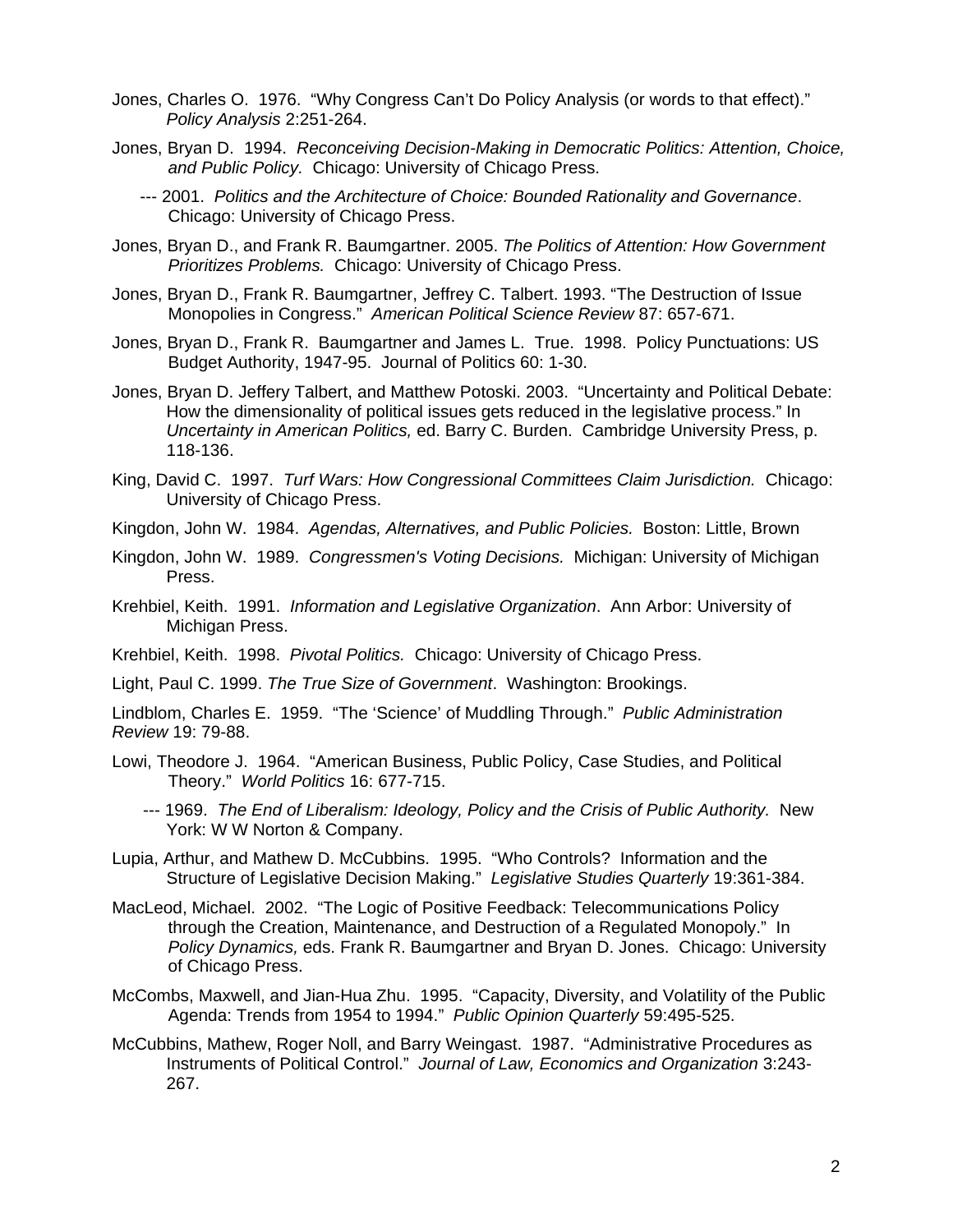- McFarland, Andrew S. 1991. "Interest Groups and Political Time: Cycles in America." *British Journal of Political Science* 21:257-284.
- Matthews, Donald R. and James A. Stimson. 1975*. Yeas and Nays: Normal Decision-making in the US House of Representatives.* New York: Wiley.
- Milbrath, Lester W. 1963. *The Washington Lobbyists.* Chicago: Rand McNally.
- Miller, Gary J., and Terry Moe. 1986. "The Positive Theory of Hierarchies." In *Political Science: The Science of Politics*, ed. Herbert F. Weisberg. New York: Agathon Press.
- North, Douglas C. 1990. *Institutions, Institutional Change and Economic Performance.* Cambridge: Cambridge University Press.
- Olson, Mancur, Jr. 1965. *The Logic of Collective Action*. Cambridge: Harvard University Press.
- Orren, Karen and Stephen Skowronek. 1994. "Beyond the Iconography or Order: Notes for a 'New Institutionalism.'" In *The Dynamics of American Politics: Approaches and Interpretations,* eds. Lawrence C. Dodd and Calvin Jillson. Boulder, CO: Westview Press.
- Ostrom, Elinor. 1990*. Governing the Commons: The Evolution of Institutions for Collective Action.* Cambridge: Cambridge University Press.
- Peacock, Alan T., and Jack Wiseman. 1994. The Growth of Public Expenditures in the United Kingdom. 2nd Ed., reprinted. Aldershot, England: Gregg Revivals.
- Peltzman, Sam. 1976. "Toward a More General Theory of Regulation." *Journal of Law and Economics* 19:211-240.
- Pierce, John R. *An Introduction to Information Theory*. New York: Dover.
- Poole, Keith T. and Howard Rosenthal. 1997. *Congress: A Political and Economic History.* New York: Oxford University Press.
- Riker, William H. 1996. *The Strategy of Rhetoric.* New Haven, Conn: Yale University Press.
- Rohde, David W. 1991. *Parties and Leaders in the Postreform House*. Chicago: University of Chicago Press.
- Rubsamen, Valerie. 1989. "Deregulation and the State in Comparative Perspective: The Case of Telecommunications." *Comparative Politics* 22: 105-120.
- Sabatier, Paul A. 1991. "Toward Better Theories of the Policy Process." *PS: Political Science and Politics*.
- Sabatier, Paul A and Hank C. Jenkins-Smith, eds. 1993. *Policy Change and Learning: An Advocacy Coalition Approach.* Boulder, CO: Westview Press.
- Sabatier, Paul, and David Whiteman. 1985. "Legislative Decision Making and Substantive Policy Information: Models of Information Flow." *Legislative Studies Quarterly* 107:395- 421.
- Shannon, Claude, and Weaver, Mayiam. 1971. *The Mathematical Theory of Communication*. Urbana, Ill.: University of Illinois Press.
- Shepsle, Kenneth A., and Barry Weingast. 1987. "Positive Theories of Congressional Institutions." In *Positive Theories of Congressional Institutions*, eds. Kenneth A. Shepsle and Barry Weingast. Ann Arbor: University of Michigan Press.
- Shepsle, Kenneth A. 1979. "Institutional Arrangements and Equilibrium in Multidimensional Voting." *American Journal of Political Science* 23: 27-60.